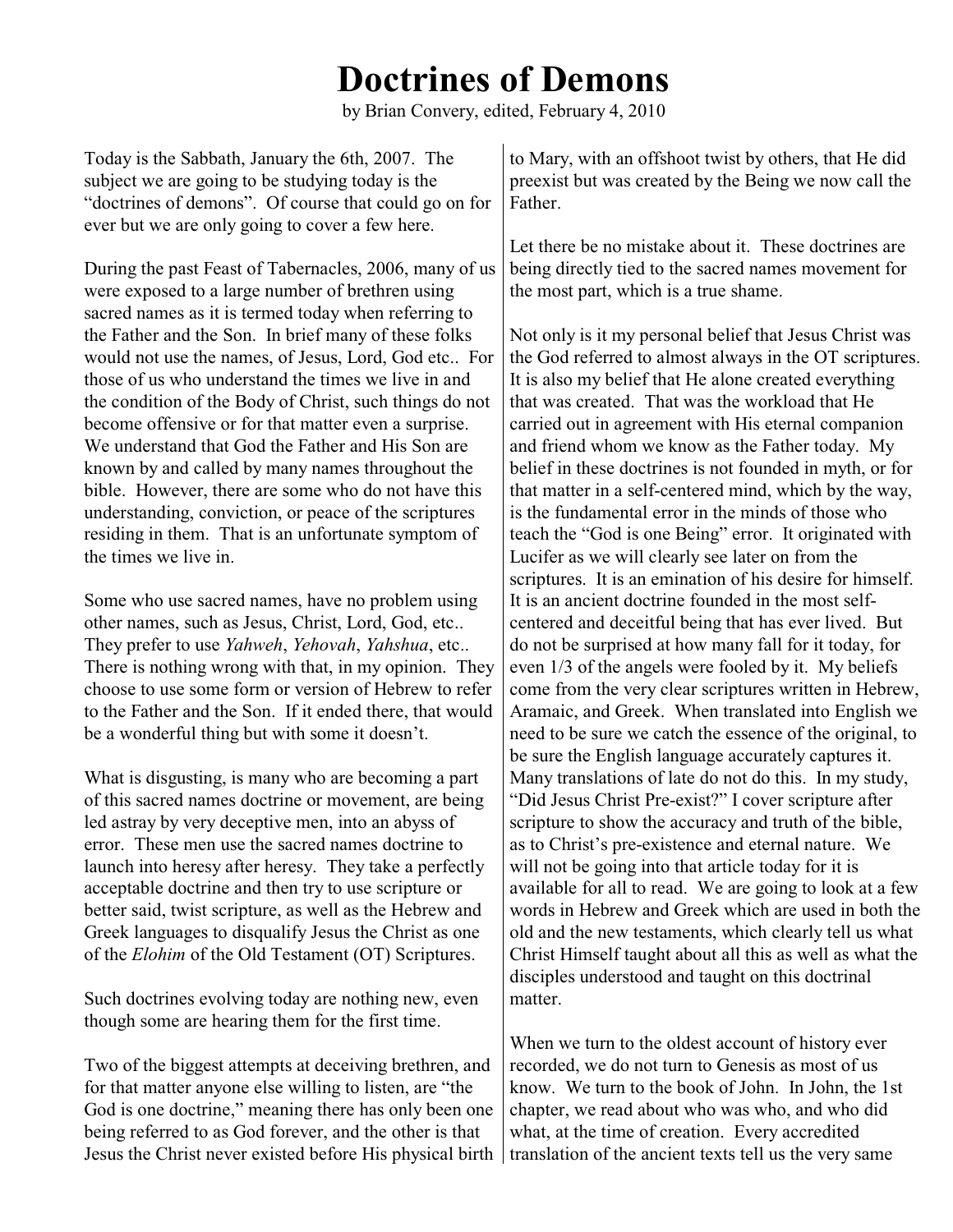thing. So let's establish some very clear scriptural facts before we begin our word study.

John 1:1-3, "In *the* beginning was the Word, and the Word was with God, and the Word was God. 2) He was in *the* beginning with God. 3) All things came into being through Him, and without Him not even one *thing* came into being that came into being." (The Interlinear Bible)

These simple, plain, and repetitive scriptures of God just told us there was more than one *Elohim* or God prior to creation. Both are referred to as God. One is identified by name as Word. It clearly tells us hear with great emphasis that absolutely nothing that was made or created was made by anyone or anything else other than the Being called Word. Revelation 19 and focusing on verse 13, tells us that Being is Jesus Christ. "And His name is called The Word of God," it says. John 1:14 also tells us the same thing.

John 1:14, "And the Word became flesh and tabernacled among us. And we beheld His glory, glory as of an only begotten from *the* Father, full of grace and of truth."

Scripture clearly tells us this being, known as both God and the Word, became a man. And not just any man, but the only begotten of the Father. Up until that point in time everything that had been made had been made by the Word who became Jesus Christ (this is very important). The being we know as the Father was in total agreement with it. He and the Word were of one mind and spirit on it. They were co-creators, with the Word carrying out Their desire and decision. As a man, the Christ had a glory that no other man had ever had. He was the only begotten from the Father and He was full of His grace and truth, which is vital for us all to understand. For all truth comes from the Father and it separates us from evil.

So here we have the Word coming as a man in a human womb. The Father wasn't creating the being referred to as the Word, who was also God, but was begetting Him as Jesus the Christ, a human being.

I have heard some completely deceived individuals declare that His begettal here in John 1:14 is referring to the being we know as the Father creating the Word as His son, before the creation of the world. This is so asinine it doesn't even merit a reply.

Scripture tells us that absolutely nothing that had ever been made prior to Christ becoming a physical man, was made by anyone else other than Himself. To listen to deceivers on this point, we would have to conclude that the scriptures must mean that He made Himself then. As I just stated, it is completely asinine. We are not only enlightened about these scriptural events but reminded about them for they are a pattern in the bible.

Phil 2:5-8, "For let this mind be in you which was also in Christ Jesus, 6) who subsisting in the form of God, thought *it* not robbery to be equal with God, 7) but emptied Himself, taking *the* form of a slave, having become in *the* likeness of men 8) and being found in fashion as a man, He humbled Himself [that would be before the Father, that is], having become obedient until death, even *the* death of a cross."

It is by this often repeated pattern that we have come to know the basic tenets of God and the work They have done and are continuing to do. It is all about Their family and Their desire to place what They have with others, to share it. It is about out going concern and personal sacrifice on Their part. They expect the same from all those who will share in Their eternal existence. That is why we are to have the same mind that was in Christ and not a self-centered, I am it, type of mind set, like Lucifer had and still has. God doesn't want a repeat of his actions. We are to follow the Word and the Word's example, not Satan's. Scripture tells us Jesus was God, not some lesser god but equal as God. He had created everything that had been made. Having this incredible and eternal glory, He willingly emptied Himself of it, sacrificed all that He was, to further the plans and desires that He and His eternal friend had put into motion. He humbled Himself unto death. He became subject to it, as a flesh and blood human being. The immensity of that sacrifice cannot be understood by the human mind outside of the spirit of God residing with it. The Word emptied Himself of His divinity and exalted the Father. He became Jesus the Christ, who was about to display a new and more easily understood example for all of physical creation, as well as the spiritual creation to witness. The pattern of who and what the *Elohim* or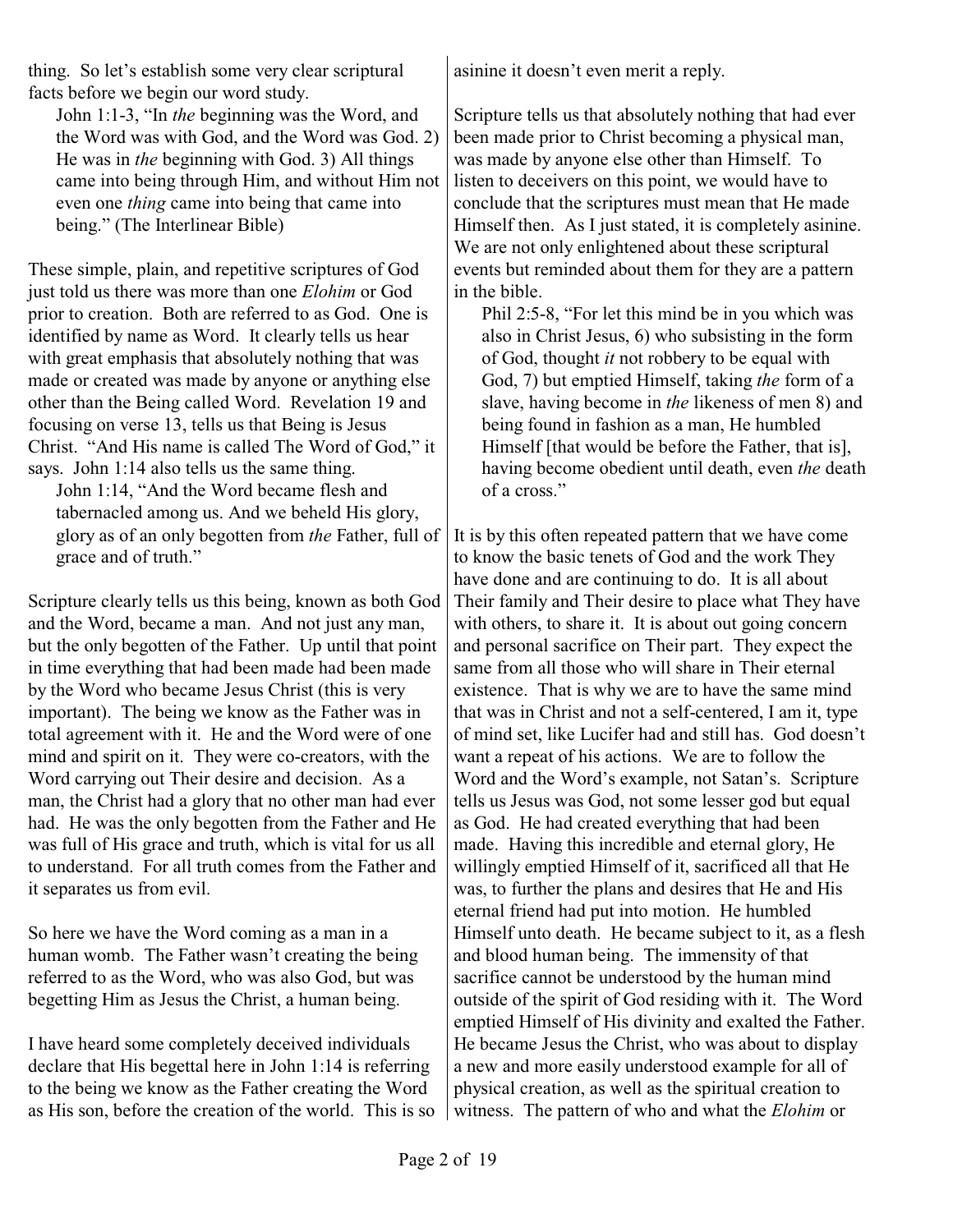God were, and are, should not be confusing to any of us. That is the very reason why we have no problem with verses like Genesis 1:26; Genesis 11:7; and John 17:21.

Gen 1:26, "And God [that being *Elohim*] said, let Us make man in Our image, according to Our likeness; and let them rule over the fish of the sea, and over the birds of the heavens, and over the cattle, and over all the earth, and over all the creepers creeping on the earth."

Gen 11:7, "Come, let Us go down and there confuse their language that they may not understand one another's speech."

John 17:21, "...that they also may be one in Us,..."

Both agreed on what was to be done, with only one carrying it out. Scriptures clearly tell us at least two beings existed from before creation who were both *Elohim* or Gods. They worked in unison on all things with one mind set and purpose. They are the essence of love. As I mentioned earlier, I as well as many others have written about all this before using scripture after scripture, line upon line, precept upon precept, here a little, there a little, to show them as biblical fact. What we are going to do now is to use New Testament (NT) scriptures and the Greek language along with the same scriptures and words in the OT in the Hebrew language to clearly show what the authors who wrote the NT understood and taught about who Christ had been and who He was.

Names and titles play an important part in this simple study. The conclusions will be obvious and need to be addressed in this time of darkness and deceit.

Let's start with one word to make clear the points about who was who in the OT scriptures and the plan of salvation that we have already discussed. The word is lord. In the Greek it is *kurios* #2962 in Strong's.

Strong says of it, "From *kuros* (supremacy); supreme in authority, i.e. (As noun) controller; by implication Mr. (As a respectful title): God, Lord, master, sir."

In Hebrew several words are translated as lord. They are numbers 113, 136, and 3068 which we will

discuss.

#113 is *adon*. Strong says of it, "From an unused root (meaning to rule); sovereign, i.e. controller, (human or divine): . . . It is comparable to names beginning with *Adoniy*."

Keep this in mind for it becomes very important.

The 2nd Hebrew word is #136 *Adonay*. Strong says of it, "An emphatic form of #113; the Lord (used as a proper name of God only)"

Very important folks. Remember this word is *Adonay* not *adoniy* which is the general use of lord in a name. This use of Lord, *Adonay*, is a proper name and not a title such as #113 *adon*.

The 3rd and most prominent word translated lord in Hebrew is #3068 *Yehovah*, *Yahweh* (*YHWH*). Strong says of it, "From #1961; (the) self-Existent or Eternal; *Jehovah*, Jewish national name of God."

So with the Greek and Hebrew stated, let's go back to Greek and to Vine's, for it has a lot to say about Lord or *kurios*.

We can sum up the first part of its explanation as to meaning and use in the first few sentences.

Vine's says of Lord, "*kurios* #2962, properly an adjective, signifying "having power" (*kuros*) or "authority," is used as a noun, variously translated in the NT; Lord, Master, owner, Sir, a title of wide significance, occurring in each book of the NT save Titus and the Epistles of John."

Vine's goes on to tell us the following with evidentiary scriptural notations, which I have left out for the sake of writing them out.

"It is used (*a*) of an owner, (*b*) of a master, i.e., one to whom service is due on any ground, (*c*) of an Emperor or King, (*d*) of idols, (*e*) as a title of respect addressed to a father, a husband, a master, a ruler, an angel, (*f*) as a title of courtesy addressed to a stranger, (*g*) *kurios* is the Septuagint and NT representative of Hebrew Jehovah [#3068] (Lord in English versions), of *adon*,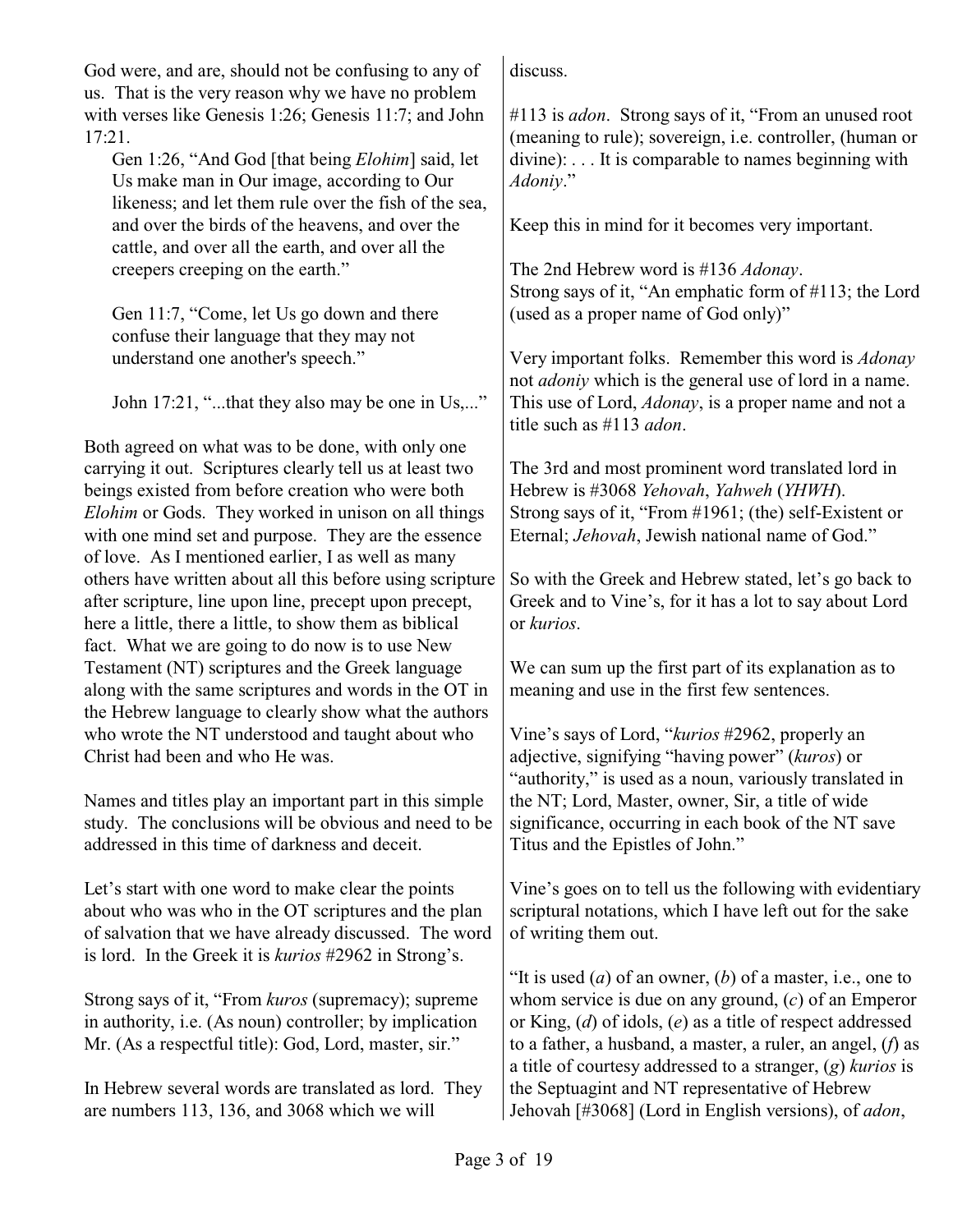Lord, and of *Adonay*, Lord, it also occurs for *Elohim*, God.

Thus the usage of the word in the NT follows two main lines: one is (*a*) through (*f*) customary and general, the other, (*g*), peculiar to the Jews, and drawn from the Greek translation of the OT."

Vine's is very accurate on that point. We are going to focus on the last usage, however, (*g*). This becomes very important for Christ, Himself, assumed the title as Vine's goes on to state. As well, the apostles also gave it to Him in some very revealing ways.

Let's establish first that Christ assumed this title Himself and notice the time frames He did so in.

Matt 12:8, "For the Son of Man is Lord even of the Sabbath."

Lord is *kurios*. This title and name cannot be given to anyone other than the one who created it. Because to be its sovereign, one would have to be greater than it. Christ created it as the Word, the designated one of the *Elohim*, the Us of Genesis 1 and the Word of John 1.

Mat 7:21-22, "Not everyone who says to Me, Lord [*kurios*], Lord [*kurios*], shall enter the kingdom of heaven, but he who does the will of My Father in heaven. 22) Many will say to Me in that day, Lord [*kurios*], Lord [*kurios*], have we not prophesied in Your name, cast out demons in Your name, and done many wonders in Your name?"

The context here is very clear. Jesus calls Himself Lord or *kurios*. The time setting is also very clear as to the power associated and attached to it.

John 13:13-14, "You call Me Teacher and Lord [*kurios*], and you say well, for *so* I am. 14) If I then, *your* Lord [*kurios*] and Teacher, have washed your feet, you also ought to wash one another's feet."

The context here is clear as to who is Lord and at what time in His existence. These are just three instances where Christ refers to Himself as Lord. Do you think He was using *kurios* in one of its common uses, Vine's (*a*) through (*f*) or (*g*), the higher use of it? It is important that we understand that Christ knew who He was and who He had been. We will see that made

plain. Vine's tells us He was intending it to be in the higher senses of its current use and at the same time suggests its OT associations. Is that what we think and believe? Some actually don't. So what are these OT associations that *kurios* is attached to. We will get to many of these very revealing scriptures shortly, but listen to a point that Vine's makes about calling Himself Lord or *kurios*.

"His purpose did not become clear to the disciples until after His resurrection [very important], and the revelation of His deity consequent thereon. Thomas when he realized the significance of the presence of a mortal wound in the body of a living man, immediately joined with it the absolute title of deity, saying, 'My Lord and my God.'"

That is found in John 20:28. Interesting point made by Vine's. Let's read about it.

John 20:27-28, "Then He said to Thomas, reach your finger here, and look at My hands; and reach your hand *here,* and put *it* into My side. Do not be unbelieving, but believing. [Now here Christ was answering Thomas' earlier boast recorded in verse 25.] 28) And Thomas answered and said to Him, My Lord [*kurios*] and my God [*Theos*]!"

If Christ was not Lord and God at that time why didn't He rebuke Thomas for calling Him by those names because it would have been blasphemy? Look at Christ's reply in verse 29.

John 20:29, "Jesus said to him, Thomas, because you have seen Me, you have believed [believed what? Believed that He was Lord and God]. Blessed *are* those who have not seen and *yet* have believed."

That reply says it all, or maybe John made this all up as he was being boiled in oil, as a Catholic priest once told me was the case at the time of his visions in the book of Revelations. Or maybe the translators made it all up. I certainly don't think that. The bible is a book of hope, filled with patterns, and instructions, and will give us some incredible answers to the truthful doctrines of the Father.

Vine's goes on to tell us, "Thereafter [His resurrection], except in Acts 10:4 and Rev 7:14, there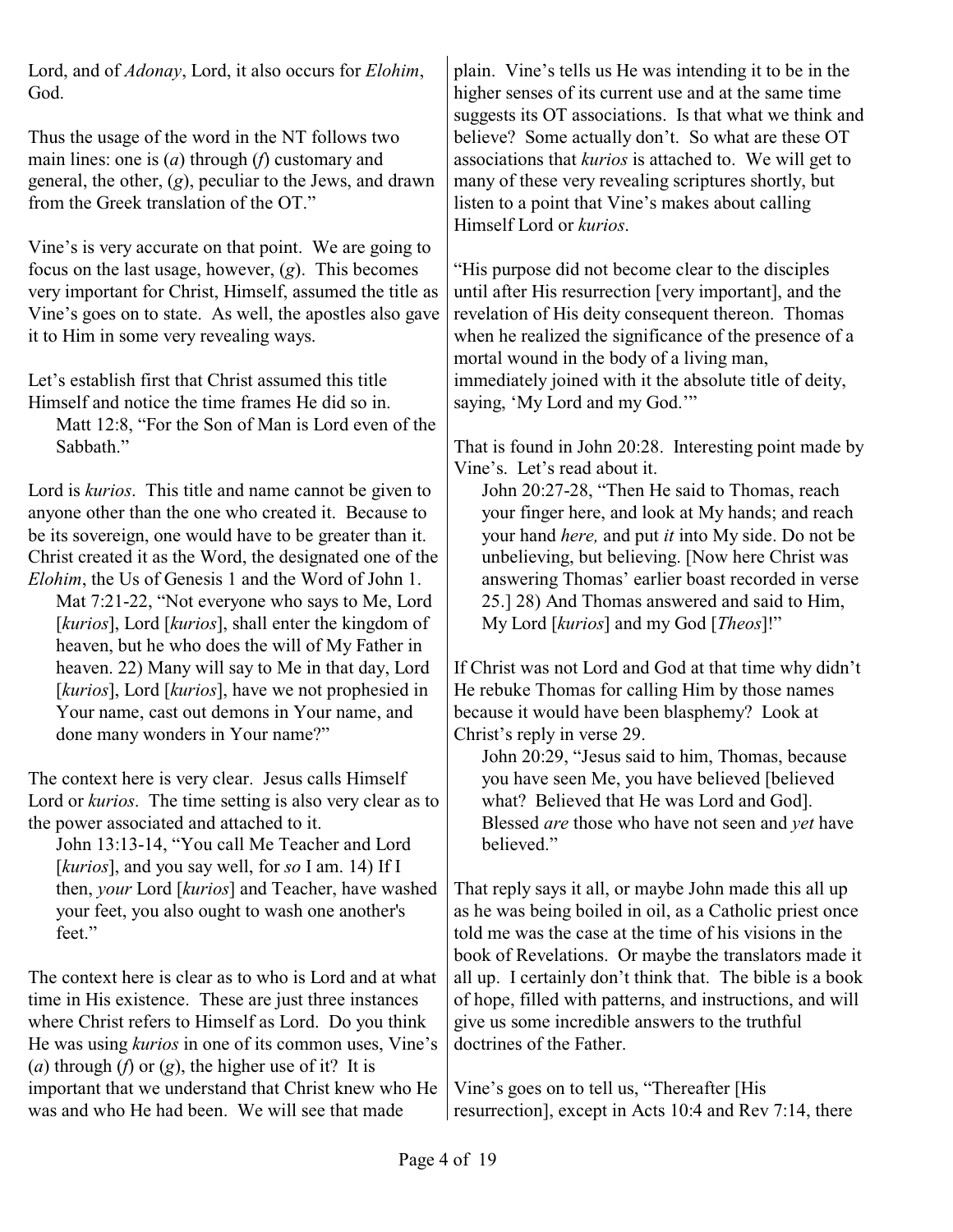is no record that *kurios* was ever again used by believers in addressing any save God and the Lord Jesus."

Just think, that happens to be a scriptural fact. Is that just a coincidence after it had been used over and over again in common usage in the Gospels? Remember Vine's (*a*) through (*f*), until Christ's resurrection. I think we all know the answer to that if we understand how God works with us.

So do NT scriptures link Lord with God in other places? In Matthew 22:37 as well as Mark 12:30 and Luke 10:27 we read:

Mat 22:37, "Jesus said to him, you shall love the Lord You God with all your heart, with all your soul, and with all your mind."

Here we see Christ referring to the teachings of some OT scriptures, Deuteronomy 6:5, 10:12, and 30:6. The word "Lord" in the phrase, "Lord your God," in these OT scriptures is *Yehovah* or *Yahweh*, #3068. The word "God" in the same phrase is *Elohim*, #430. All three Gospel writers had no problem calling *Yehovah*, *kurios* and for that matter *Elohim*, *Theos*. There are other examples of that but three witnesses will suffice. Remember line upon line, precept upon precept, here a little, there a little. It is how God instructs us.

Let's now look at another important example found once again in three different Gospels. Matthew 22:41- 45, Mark 12:35-37 and Luke 20:41-44, all say the same thing. Matthew's account is:

Mat 22:41-45, "While the Pharisees were gathered together, Jesus asked them, 42) saying, What do you think about the Christ? Whose Son is He? They said to Him, *The Son* of David. 43) He said to them, How then does David in the Spirit call Him Lord [*kurios*], saying: 44) the Lord [*kurios*] said to My Lord [*kurios*], sit at My right hand, till I make Your enemies Your footstool? 45) If David then calls Him Lord [*kurios*], how is He his Son?"

Again, each instance of "Lord" here is *kurios*, and Christ makes it clear. He used the same word in each instance. If we are to believe the bible is an inspired writing. Christ is talking about "Lord" here in the third person.

To every believer Jesus was and is the Christ, the Messiah. So we believers know He is talking about Himself here. Those who penned these scriptures knew and believed that as well. These verses in Matthew, Mark, and Luke are quoting Psalms 110:1.

Psa 110:1, "The Lord said to my Lord, Sit at My right hand, Till I make Your enemies Your footstool."

In Hebrew the first "Lord" is #3068, *Yehovah*, and the second is #136, *Adonay* and NOT #113, *adon*. Some argue that the second "Lord" here is actually *Yehovah* #3068 also but was changed in the Hebrew text many centuries ago. Whether it was or was not is irrelevant to the principle point being made by this scripture. That point is simply this, there were two Lords, two separate and distinct beings. David knew that, as did the writers of the NT scriptures. With the translation of the 2nd "Lord," as *Adonay* we see that both are *Elohim*, remember *Adonay*, #136, is a proper name for God. It is not the Hebrew *adoniy* which is often assigned to a much less important role of a more common usage. So here in Psalms 110:1 we have two names of deity being translated as *kurios* by writers of the NT scriptures. Some say the NT was originally written in Aramaic. That to me is without merit. As to the accuracy of the Greek translations Paul tells us repeatedly that he was not only sent to the gentiles, but specifically to the Greeks. That is not a coincidence. If it were Aramaic and copied to the Greek language, Jesus Christ says, He will never leave nor forsake, us and that the scriptures we have been entrusted with were given by inspiration of God. And of course you can read that in 2 Timothy 3:16.

The translators copied what was written originally. Of course that is not the case today with many translators or translations. By the original, I am talking about the Masoretic Text for the OT and the Textus Receptus for the NT. These translators had no trouble in the Greek referring to the Hebrew word as *kurios*.

I mentioned earlier that the second "Lord" in Psalms 110:1 is #136 *Adonay* (its proper spelling in English) and NOT #113 *Adon*.

Strong's has it numbered as 113 but this is an obvious mis-numbering of the Hebrew word. The Interlinear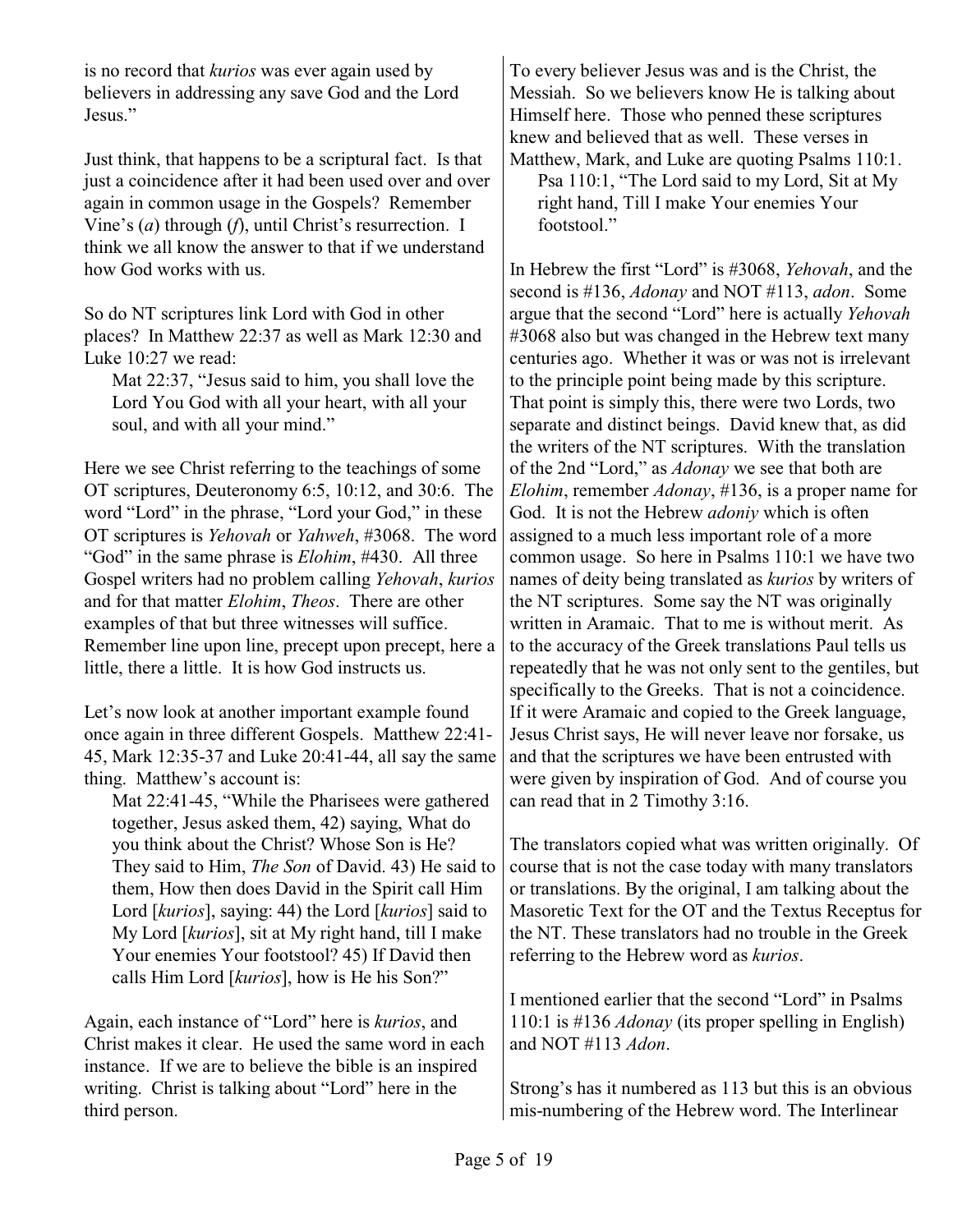has it correctly listed as #136. How do we know this?

Take out your Strong's, Vine's, Brown-Driver-Briggs and International Standard Bible Encyclopedia and look at the Hebrew spelling of each. Remember Hebrew is written right to left, not left to right as English is. Focus on the last

letter of #113. Now open up to Psalms 110:1 in the Interlinear. It is obvious the spelling is for #136 not #113. To verify this look at "Lord" in Psalms 105:21 and 114:7. Both are #113 and match the Hebrew spelling. Now look at Psalms 110:5 and 109:21. These are both #136. Compare their spelling in Hebrew with the second "Lord" in 110:1. They are the same. Don't let the Hebrew for "my" confuse you. It is the first letter attached to it so drop it from #136 to see the true spelling of *Adonay* here. If you jump over two words later you see "my" again in Hebrew "at my right hand." This clearly shows how "my" is spelled out so you know it is separate from *Adonay* even though in Hebrew it is spelt as one word together. You can turn to your reference books noted above to see it for yourselves. The tables below can help you follow it along. The characters in Hebrew go from right to left.

Table 1

| Psalms 105:21; 114:7 | $\vert$ 113 | $\neg$ x |
|----------------------|-------------|----------|
| Psalms 110:5; 109:21 | $\vert$ 136 | אד ני    |

Table 2 - Psalms 110:1

| 3068            | 136                   |
|-----------------|-----------------------|
| 1st word "Lord" | 2nd word "to my Lord" |
| י הוה ו         | ל אדני                |

Table 3 - Psalms 110:1

| "to my Lord" | "Lord" by itself   "to my" by itself |  |
|--------------|--------------------------------------|--|
| ל אדני       | אדני                                 |  |

Getting back to the three Gospels we see that Christ the Messiah referred to Himself by a name of an OT deity. There is no doubt about this because Christ asked the Pharisees, "What do you think about the Christ? Whose Son is He?" Yes, the subject matter of the question is about the Christ. In Luke 22:69 Jesus told His persecutors at His trial:

Luke 22:69, "Hereafter the Son of Man will sit on the right hand of the power of God."

Just as Psalms 110:1 tells us.

Do we believe that Christ was *Adonay* in the OT scriptures. If we don't, we would be calling Him a liar here in the Gospels. Let's review Acts 2:34-35. These are the words of Peter talking to the multitude gathered in Jerusalem for the Feast of Weeks. This is part of his sermon.

Act 2:34-35, "For David did not ascend into the heavens, but he says himself: the Lord said to My Lord, sit at My right hand, 35) till I make Your enemies Your footstool."

Peter clearly understood and taught that the first "Lord" is talking about the Father (Who by the way, no man had ever seen except the Son of man which presents a problem for many in their OT personages.) and the second "Lord" was Jesus the Christ, when He was called by no less than the name, *Adonay*. David called the second "Lord," "my Lord." Now why do you think he did that? Peter knew as do we today. This was the Lord God, *Adonay Elohim* whom he dealt with at that time. He was very personal to Him. The Father was *Yehovah Elohim* to him, but not known to him on a personal level. I hope that is easy to understand because that is what scripture bears out. Keep track of all of this because it is going to get very interesting and informative.

Certainly up to this point we have seen and read enough scriptural proof for an open mind to believe that Jesus Christ was part of the *Elohim* of the OT scriptures.

There are some who need more scriptural fact and God has provided an abundance of it. Let's be clear that we are only going to address some of them today.

Let's pick up on the history of *Elohim* by the very words of God the Father. This is real history, not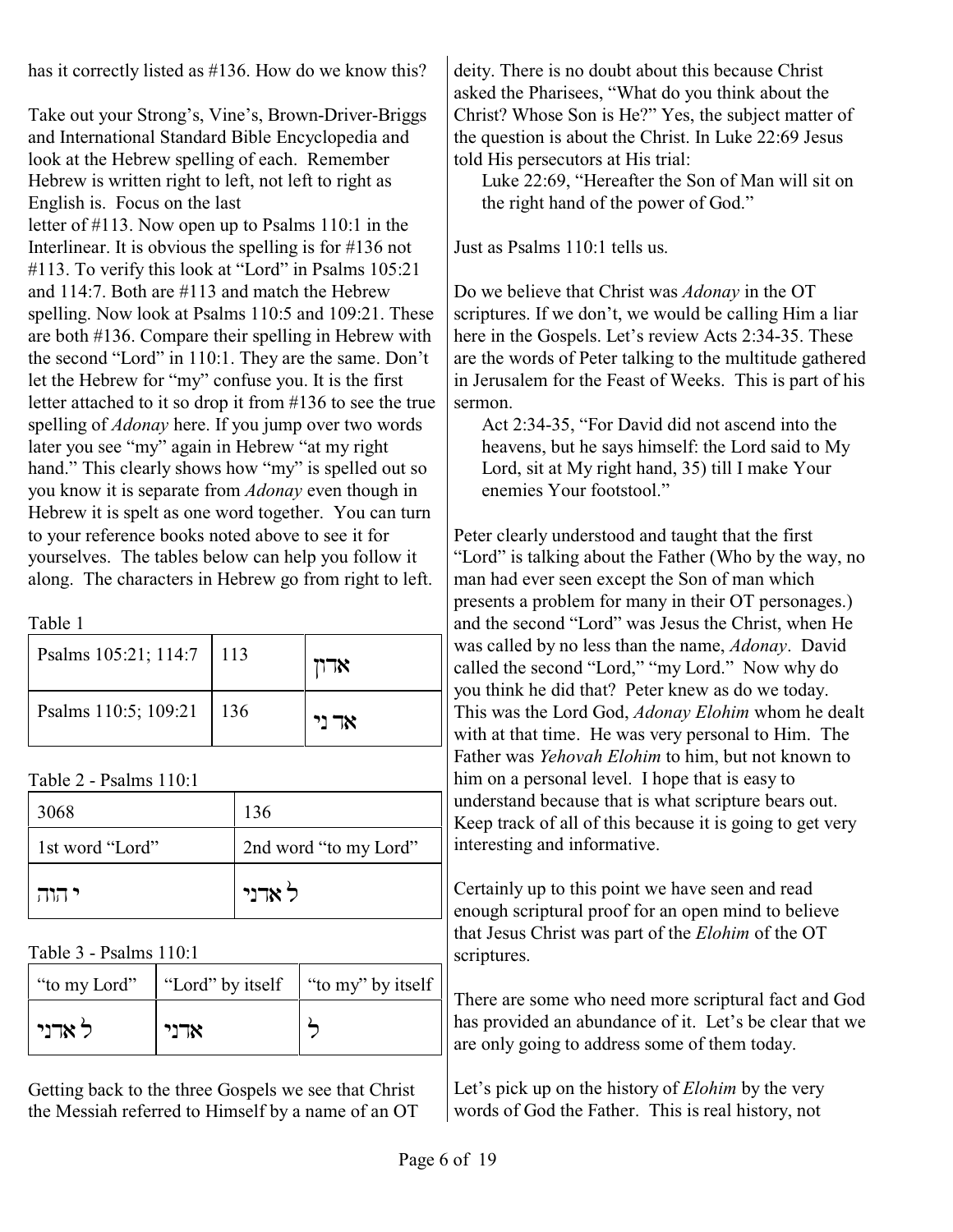revisionist.

Heb 1:1-6, "God, who at various times and in different ways spoke in time past to the fathers by the prophets, 2) has in these last days spoken to us by *His* Son, whom He has appointed heir of all things, through whom also He made the worlds; 3) who being the brightness of *His* glory and the express image of His person, and upholding all things by the word of His power, when He had by Himself purged our sins, sat down at the right hand of the Majesty on high, 4) having become so much better than the angels, as He has by inheritance obtained a more excellent name than they.[Why? We will address this very important point later.] 5) For to which of the angels did He ever say: you are My son, today I have begotten you? And again: I will be to him a Father, and he shall be to Me a son?"

Some teach this is saying Christ had been an angel prior to this. I remind us all to remember this Being we now know as Father did not create any of the angelic beings or for that matter any of the physical creation, let alone the begettal of any, except the Word. The Word had created everything prior to that. This is a very, very big point of doctrine as related to the plan of salvation and why there came a time and a need for a father/son relationship between the *Elohim* to take front and center, to move the plan along. There had to be a new example set. Not like Lucifer's! It had to be one of willingly yielding, of self denial, not self-centeredness.

6) "But when He again brings the firstborn into the world, He says: LET ALL THE ANGELS OF GOD WORSHIP HIM."

Once again, we see past and present clearly delineated by the inspired word of God. The Word who had made everything that had ever been made became flesh and blood through emptying Himself of His divinity and the Father begetting Him in Mary's womb. He is the first born of the Father. He is His only begotten Son. Everything except God the Father worships the Son. This is the same pattern as in John and Philippians as we saw earlier.

But now let's listen to who is who, and who was who, in the Father's own words, and what Greek and

Hebrew words are used.

Heb 1:8-9, "But to the Son He says: Your throne, O God, is forever and ever; a scepter of righteousness is the scepter of Your kingdom. 9) You have loved righteousness and hated lawlessness; therefore God, Your God, has anointed You with the oil of gladness more than Your companions."

Each time God is mentioned here in verses  $8 \& 9$ , it is the Greek *Theos* #2316. Take notice that the Father here, refers to the Son as *Theos* twice and to Himself once. These scriptures here in Hebrew 1:8-9 are found in Psalms 45:6-7. The Hebrew word God there is #430 *Elohim*. *Elohim* as we all know is plural. These *Elohim* are obviously the Father and the Son of the NT scriptures. The Father says so. They were both members of the *Elohim*. But the Father is not finished telling us everything we need to know about this here in Hebrews, the first chapter. For He continues talking to His Son in verses 10-12.

Heb 1:10-12, "And: You, Lord, in the beginning laid the foundation of the earth, and the heavens are the work of Your hands. 11) they will perish, but You remain; and they will all grow old like a garment; 12) like a cloak You will fold them up, and they will be changed. But You are the same [Heb 13:8, Jesus Christ *is* the same yesterday, today, and forever.], and Your years will not fail."

Brethren, once again the Father teaches us a history lesson about Jesus Christ. The Father called Him God and now calls Him Lord, just like Thomas did. Lord here is *kurios* in the Greek. The Father here tells us, this Lord, His Son, who is the person we know as Jesus Christ, laid the foundations of the Earth and that the heavens are the works of His hands. So what "Lord" of the OT is He or was He?

Job 38:1, "Then the Lord [*Yehovah* or *Yahweh*, #3068] answered Job out of the whirlwind, and said:" continue in verse 4.

4) "Where were you when I laid the foundations of the earth? Tell *Me,* if you have understanding."

Yes, that is absolutely correct. The Father says His Son was the *Yehovah* of the book of Job. Christ was Lord in the OT scriptures and times. But as we read earlier *Yehovah* said to my *Adonay*. So *Yehovah* there was clearly the Father, but in Job clearly the Word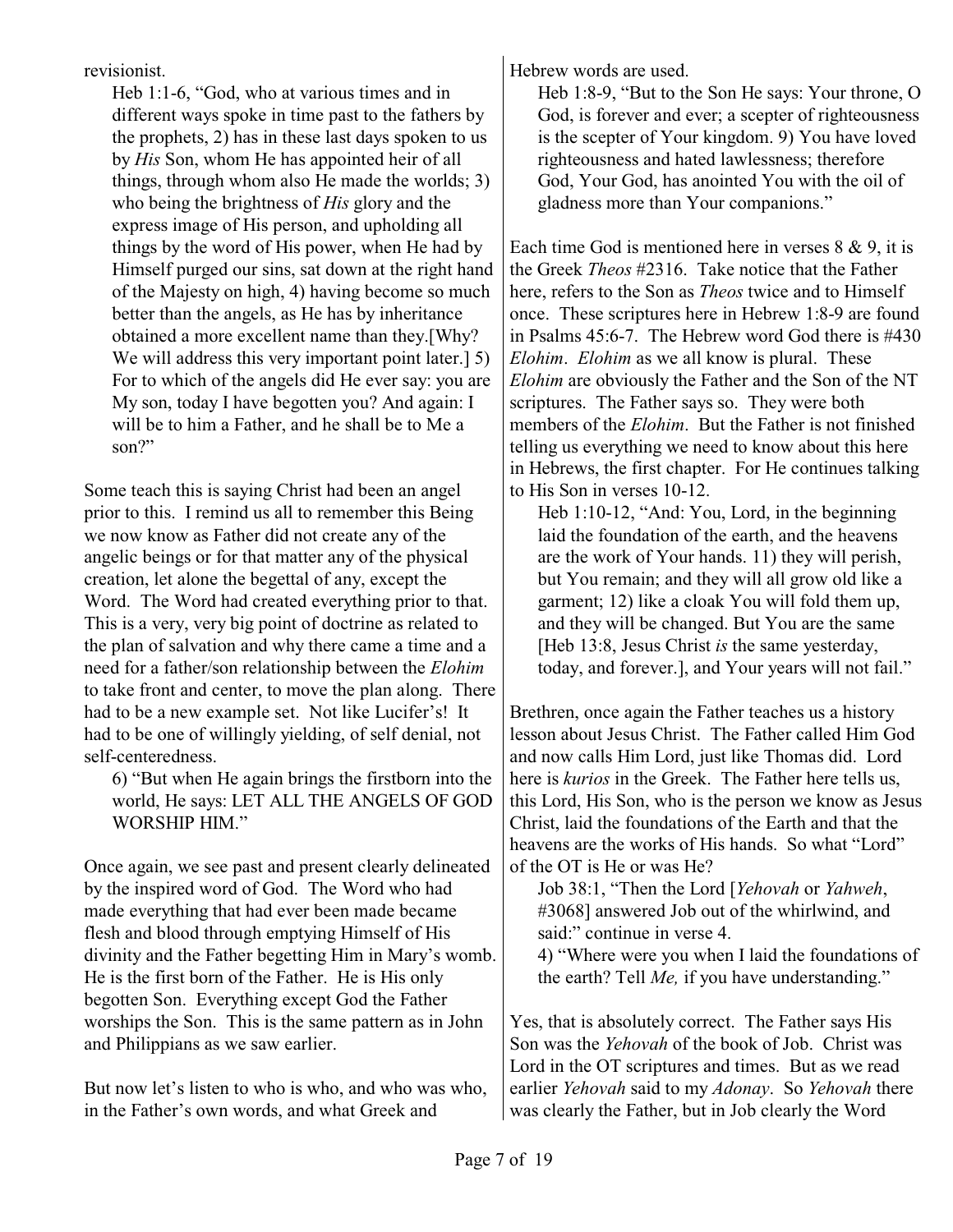was, as God the Father attests to. How can this be? Very simple. *Yehovah* #3068 simply means, "Eternal Life Giver." It can be used as a title or as a name. It is used interchangeably between both of the *Elohim*. It did not and does not just designate one of Them. They are both Eternal Life Givers and both *Elohim*. That can't be any clearer. What else is very clear is that the Word is also called by the proper name *Adonay* #136, as we have seen. Go back and apply this simple and factual understanding to the so called discrepancies which fuel the sacred names doctrines and it will completely clear them up to any rational and factual thinking mind.

I have actually been told that if I don't call Christ by His Hebrew names I will lose salvation. According to them I never had the opportunity if I don't. That is as sick a doctrine as Satan can perpetrate on mankind and that ever could be. It leads into much more error so that many are denying the true God and the true Christ. A counterfeit plan is being put forth which is Satan's agenda. It is satanic in nature as we will see as we continue because it is self-centered and singular in nature. I can call the Father, Father or *Yahweh* or *Yehovah* or any number of other names. As well I can call Jesus, just that, Jesus or *Yahshua* or *Adonay* or *Yehovah* or *Yahweh* or any of the many more names He is called by. We are repeatedly seeing the apostles as well as the Father and the Son do so.

So lose the opportunity for salvation if I don't call Jesus or the Father by *Yehovah* or *Yahweh*, whatever the version might be. If that is the case, the Us have then caused mankind to sin, and of course the Us being the *Elohim*. What do I mean by that?

Gen 11:1, "Now the whole earth had one language and one speech."

## Now verses 6 & 7:

Gen 11:6-7, "And the Lord [*Yehovah*] said, Indeed the people *are* one and they all have one language, and this is what they begin to do; now nothing that they propose to do will be withheld from them. 7) Come, let Us go down and there confuse their language, that they may not understand one another's speech."

That would mean, as we listen here, God caused

mankind to sin if we are to believe the lie of some of the "sacred names" folks. Just think, that doctrine is no different than the one homosexuals preach. They say that they are queer because God made them that way genetically. Do we see where such deceptions and filth are coming from today? Just think, tie that together. If you have to call God by His name *Yahweh* or *Yehovah* or *Yahshua* or any of the others and use the Hebrew pronunciation, man was doomed from the Tower of Babel when God changed his language, because they all spoke different languages. Do you think they knew Hebrew? NO! They didn't know the language. That is why they were confused, so they could not cooperate and work together and understand one another. That is made very clear by God.

Look what the NT scriptures clearly tell us on the subject of languages, on this point. It certainly is the opposite of salvation being tied to sacred names theology.

Act 2:5-11, "And there were dwelling in Jerusalem Jews, devout men, from every nation under heaven. [because they were there for Pentecost] 6) And when this sound occurred, [that would be the whirling, remember] the multitude came together, and were confused, because everyone heard them speak in his own language. [God just doesn't leave it at that. Look at what He says.] 7) Then they were all amazed and marveled, saying to one another, Look, are not all these who speak Galileans? 8) And how *is it that* we hear, each in our own language in which we were born? 9) Parthians and Medes and Elamites, those dwelling in Mesopotamia, Judea and Cappadocia, Pontus and Asia, 10) Phrygia and Pamphylia, Egypt and the parts of Libya adjoining Cyrene, visitors from Rome, both Jews and proselytes, 11) Cretans and Arabs—we hear them speaking in our own tongues the wonderful works of God."

Give me a break. Do we believe God or not? How clear can these things be? Here in Acts the second chapter one of the verses Peter actually quotes is Psalms 110:1. While we are here in Acts let's look at some of the other names and titles Peter refers to Christ by.

Act 3:14-15, "But you denied the Holy One and the Just, and asked for a murderer to be granted to you,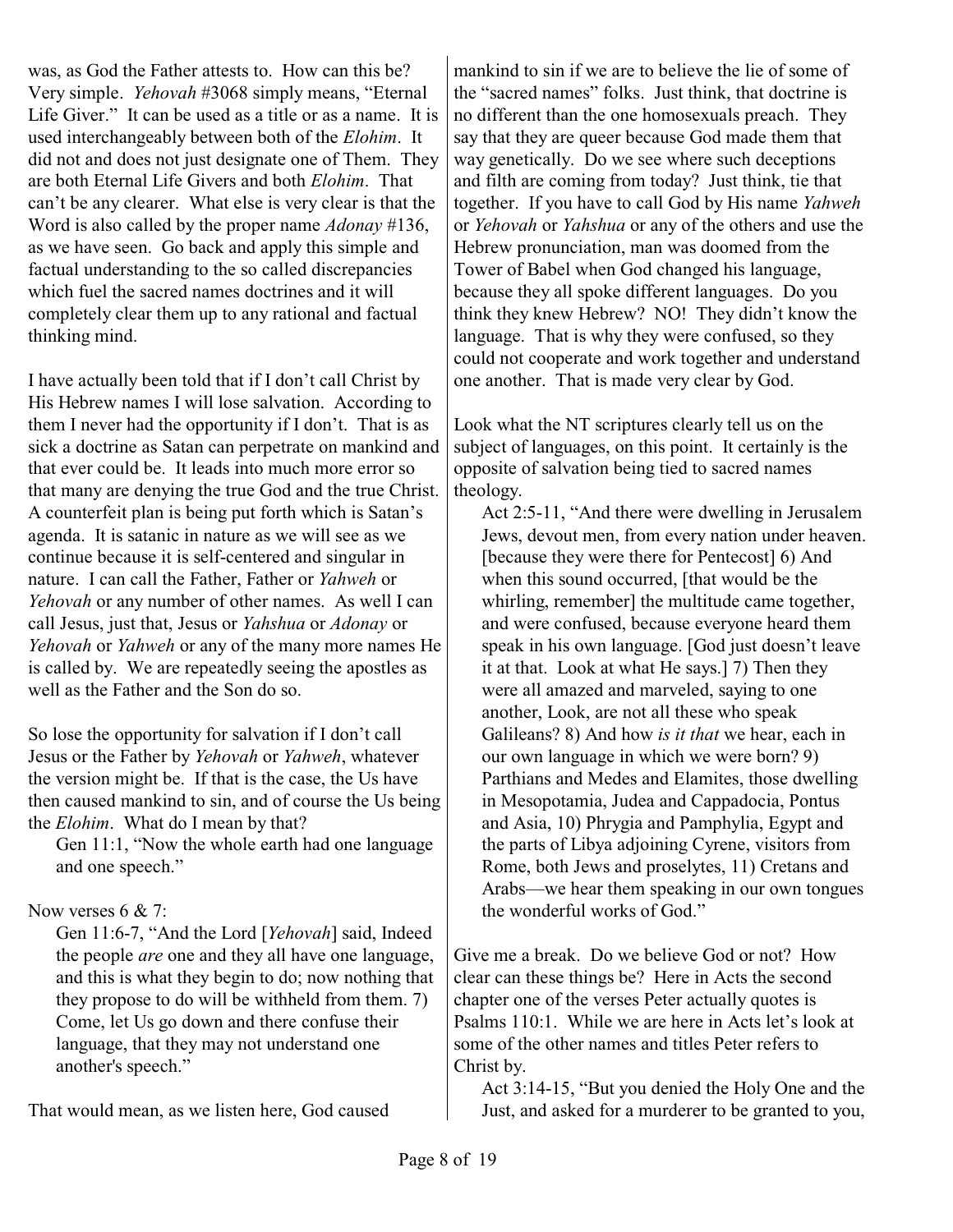15) and killed the Prince of life, whom God raised from the dead, of which we are witnesses."

The Interlinear here translates "Prince of life" as "Author of life". The Greek word is *archegos* #747.

Strong's says of it, "From 746 and 71; a chief leader:–author, captain or prince."

Vine's says of it, "Primarily an adjective signifying 'originating, beginning,' is used as a noun, denoting 'a founder, author, prince or leader,'"

Let's be certain of these two Greek words which combine to give us *archegos*. #746 is *arche*. It means commencement or chief. #71 is *ago*. It means to lead; by implication to bring or drive. Peter clearly understood all of this and calls Christ the Originator or Author of life. All created life came from Him, Christ.

While we are on this subject let me state the "God is one being" folks like to turn to Revelation 3:14 to substantiate their assertions. Let's make this a nonissue for them.

Rev 3:14, "And to the angel of the church of the Laodiceans write, These things says the Amen, the Faithful and True Witness, the Beginning of the creation of God:"

Here the "God is one being" and "Christ was created" folks, trip over each other to proclaim this states Christ was the actual first thing created by God. Is that what it is saying? Does the scriptures bear this out? Obviously NOT from what we have clearly seen! Does the Greek language here bear it out? NO! Not a chance!

The word, Beginning, is #746 *arche*. We just saw that it was the main component in one of Christ's names or titles attested to by Peter. How does the Author of life, in Acts 3:14-15, become part of His own creation in Revelation 3:14? He doesn't! *Arche* is from #756, beginning reference. It means commencement, chief, ruler.

In Revelation 3:14, the word, creation is #2937 *ktisis*. Strong's says of it, "From #2936, original formation." So here in Revelation 3:14, the accurate translation is: "The 'chief' or 'ruler' of the original formation of God." That is exactly what all the other scriptures tell us. Jesus Christ was the Being who made everything. He was the Chief, the Ruler of all that was made and nothing that was made was made without Him. Jesus Christ had been the Originator, the Beginning of all life. That is a very clear pattern scripturally. Now that is the beginning of all physical life and all created spirit life. Because there is another life, it is eternal spirit, which is different from the two. No beginning!

He is also God in OT times as the scriptures have clearly established. Both He and the Father are *Yahovah* or Eternal Life Givers. This is very important. The *Elohim* are one with each other. They are unified in what They do. That is why we read scriptures which attribute such things as creating heaven and earth assigned to both of them. For NT scripture tells us the Father is named as such also. Does this mean the scriptures contradict themselves. Not at all if we understand the plan of salvation and the doctrine of being "one". This confuses many for they do not understand either the plan of salvation or oneness. This confusion is being used and exploited by deceivers to cloud the minds of brethren to turn to another God and is the spirit of anti-Christ. Unfortunately there are some very arrogant and very deceptive teachers twisting scripture. They are of their father's nature in this as we will see. In doing what they do there are brethren being sucked into the black hole of the doctrines of demons. Scripture is being perverted. Some are trickier than others. These angels of light are blinding many who have had true doctrine. Yes, even the elect will be deceived we are told. Scripture clearly and simply tells us that two *Elohim* existed before anything was created, or made for that matter. One was called the Word and it was through Him that anything that was made was made. There came a time when He willingly divested or emptied Himself of His equality in all things divine. He placed His very existence into His eternal Friend and Companion's hands. They entered a new relationship at that time. The Word became a man. In fact, the only begotten Son of the other God Being. They were now Father and Son. The Son had willingly yielded Himself to the Being He had been equal with in all things eternal. To say they were one in everything is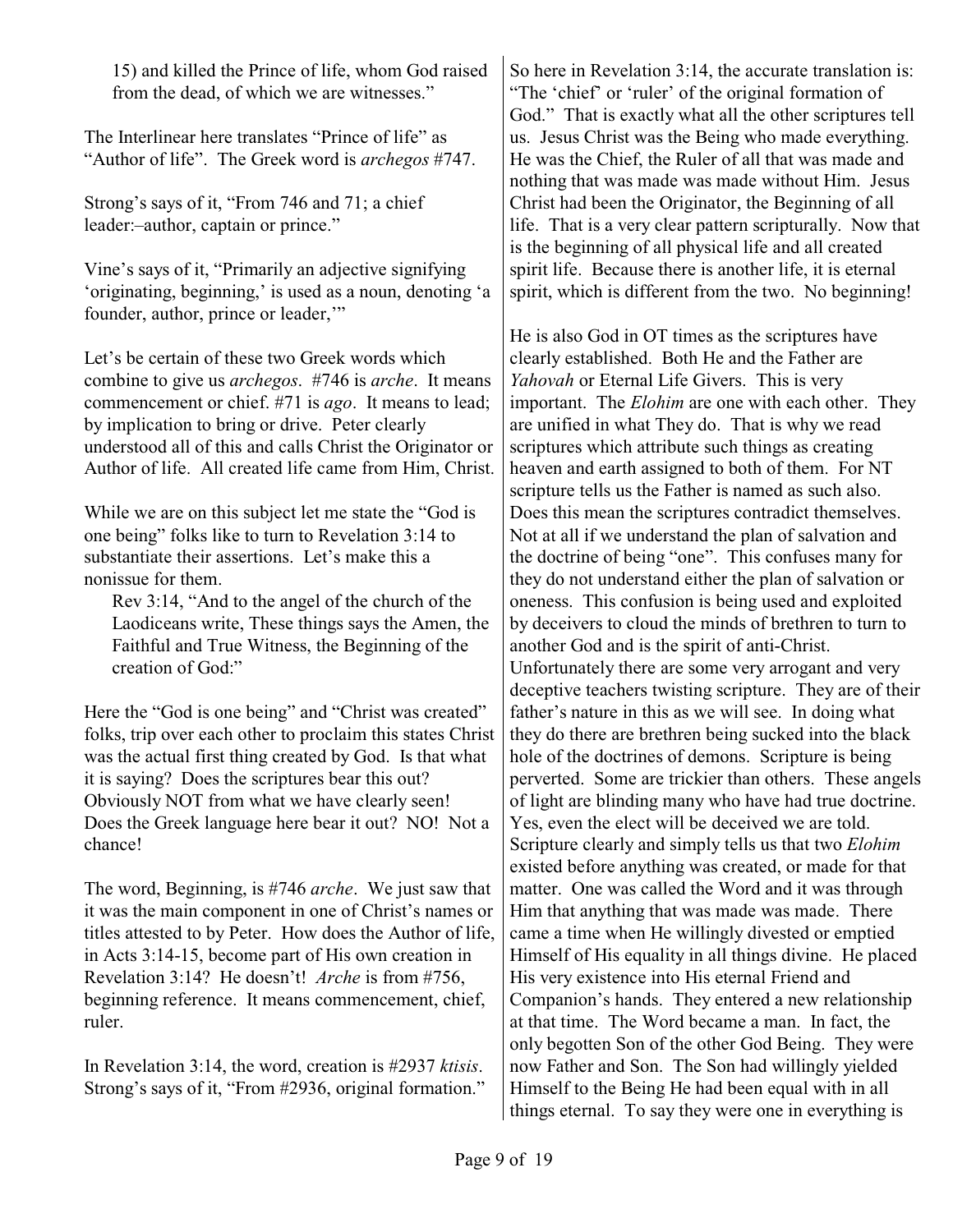probably an understatement.

So why did this have to happen? Have you ever asked yourself that question? The answer is vital to understanding the plan of salvation and its basic tenets. Before we move onto that let's take another arrow away from Satan's quiver. I mentioned earlier that some are teaching and preaching that if you do not use the "sacred names" you will lose salvation. *Yahweh* being the one most commonly referred to. If that is the case, then Abraham, Isaac and Jacob are doomed.

Ex 6:2-3, "And God spoke to Moses and said to him: I *am* the LORD [*Yehovah* #3068]. 3) I appeared to Abraham, to Isaac, and to Jacob, as God Almighty [*El Shadday* #410 & #7706], but *by* My name LORD [*Yehovah* #3068] I was not known to them."

So the three patriarchs are toast according to the doctrine of demons. Now how ridiculous is that? Let me tell you. To cover their falsehood and nonscriptural teachings they say these verses are not a statement but a question. And that is just one of the asinine arguments. Could this be the case? Not on our lives. Let's read the literal translation of Ex 6:2-3.

Ex 6:2-3, "And spoke God to Moses and said [now remember, not asked in any way shape or form in the Hebrew here] to him I *Yehovah*; and I appeared to Abraham, to Isaac, and to Jacob as *El Shadday* and my name *Yehovah* not I did reveal myself to them."

All statement of fact with no hint of a question. Why didn't He reveal Himself as *Yehovah* or Eternal Life Giver? Because that is a covenant name which would take us into another very important study but a distraction from what we are following in this one. Well let's just touch on it briefly.

There is only one argument brought forth which on the surface seems to contradict or question the very clear statement of God here in Exodus 6:3.

One example is found in Genesis 15:7-8.

Gen 15:7-8, "Then He said to him, I *am* the LORD [#3068 *Yahweh*], who brought you out of Ur of the Chaldeans, to give you this land to inherit it. 8) And he said, Lord [#136 *Adonay* GOD [#3069

*Yehovih*], how shall I know that I will inherit it?"

Strong's says, "3069 *Yehovih* (pronounced yeh-ho-vee) a variation of 3068 [used after 136 and pronounced by Jews as 430, in order to prevent the repetition of the same sound, since elsewhere pronounce 3068 as 136]: God"

So does Genesis 15:7-8 contradict what is clearly stated in Exodus 6:3?

If you think it does and believe the scriptures are the inspired word of God then you are calling God a liar.

If not, what is the explanation then? Do you remember earlier that I mentioned that this study would look in part to names and titles of importance. We are seeing that unfold before our eyes. Was the Hebrew *Yehovah* known by Abraham, Issac, and Jacob? It seems very clear that it was. But let's understand this. It was known as a title and not as a name. This is very important! The name of *Yehovah* is a covenental name. It is special to us for the promise it holds to us, "Eternal Life Giver". As a title, there is no promise in it. God is telling us something incredible here in Exodus 6. Read verses 6-8 and see God reveal Himself and some of His promises to Israel through Moses and the mighty works He was to perform. No longer was it a covenant of circumcision with promises of a great nation etc. It was now going to be a very defined marriage covenant, very personal. Did Abraham, Isaac, and Jacob know Him under those circumstances as *Yehovah*? No they didn't. What was a title to them, was now going to be a name to Israel both physically and spiritually with tremendous promise attached to it. No there is no contradiction. The scriptures are absolutely clear that Abraham, Isaac, and Jacob did not know Him by His name *Yehovah*, they knew Him personally by the name *El Shadday*. Once again many today do not believe the very clear and simple scriptures God has left us. We are to use the clear scriptures to explain those which some use to twist the truth of God. The choice is very clear. Do we believe God or not!

We know the *Elohim* by the name *Yehovah* today. Yes it is a name full of promise "Eternal Life Giver."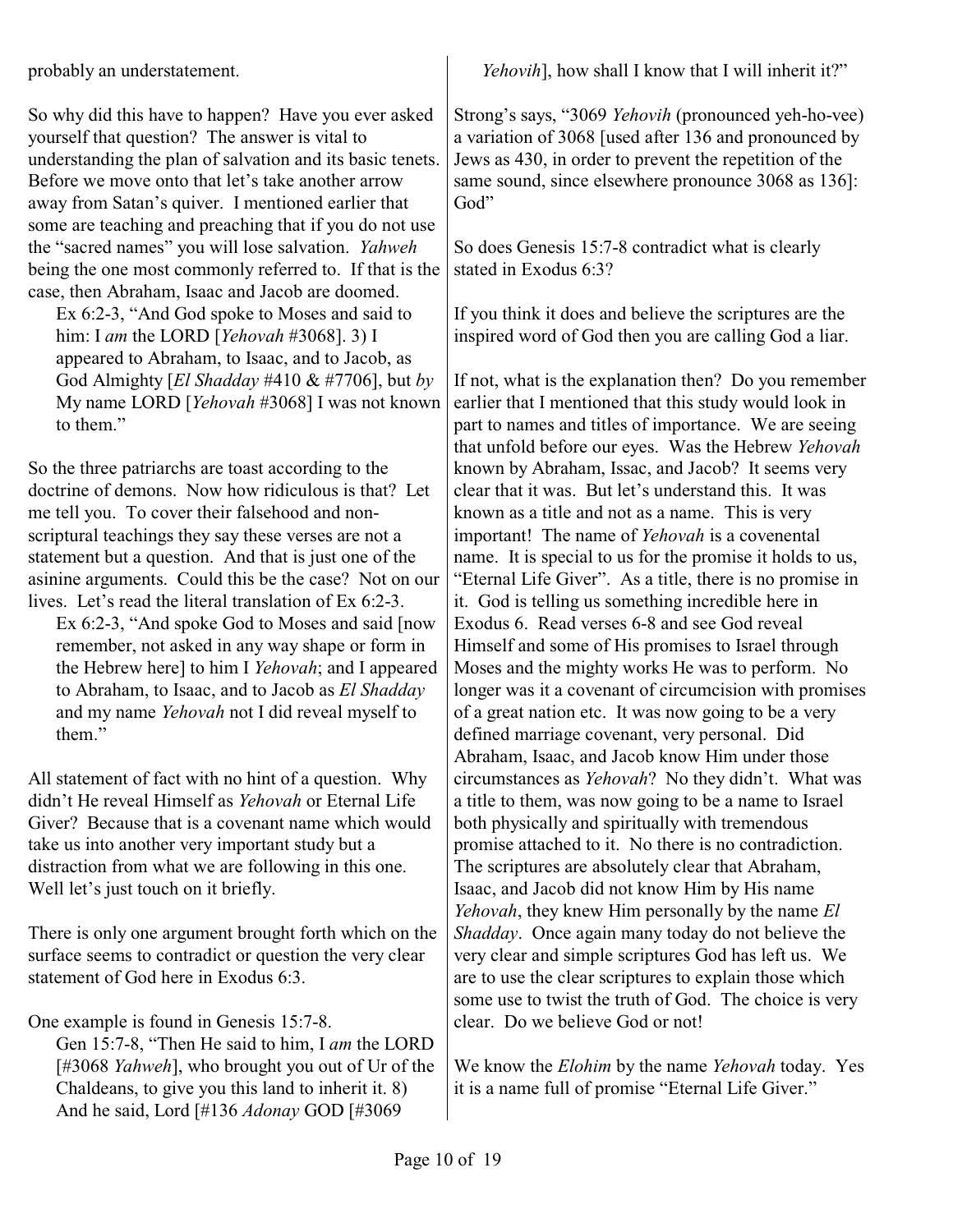There is much more to this but not at this time.

Actually I think it is important at this time to follow up on this point. As I mentioned earlier in the text we were going to take away another arrow from Satan's quiver. Lets complete that now as to Exodus 6:3.

As stated some individuals today are attempting to take this very clear statement of fact by God, and suggest it is an error in translation and that it is actually asking a question thus changing the entire meaning of the scripture. They are doing this because it stands in the way of their erroneous doctrine, specifically, that if you do not call God by His correct name (that they put forth) and even its pronunciation, that you will lose the opportunity for salvation.

Their sense of desperate urgency, to add to and take away from this scripture, and thus the word of God is absolutely blatant.

There are several key words we need to look at in this scripture to see what in fact God is telling us by making this declaration to Moses. And no they are not *El Shadday* or *Yehovah*! They are #8034 *shem* and #3045 *yada*. We also need to follow the pattern of the bride through the plan of salvation.

Lets start with the Hebrew word *shem*. This is the same word translated "name" in Genesis 4:26, 12:8, and 13:4 associating it with *Yehovah*. In each case it suggests that He was known as *Yehovah* by name. Just about every Hebrew/English dictionary states that *shem* can be translated as one of the following; name, reputation, renown, fame, glory, character, or memory (memorial).

It appears in scripture over 860 times so it is very easy to do a word study to see all its uses.

Strong's says it is a prime word; an appellation, as mark or memorial of individuality; by implication honor, authority, character.

So when God says in Exodus 6:3, "but by My '*shem*' *Yehovah* I was not known to them" what is He saying? Lets narrow it down for it is very important not just in proving the statement is true as it stands but also for

part of a pattern of instruction. He is our Redeemer, our Life Giver, and our Savior. Please keep in mind the context here. He will be revealing Himself to the children of Israel not only through word and deed but very personally at Mt Sinai. Face to face one might say for the express purpose of entering into a covenant with them, and specifically a marriage covenant in which they will agree to abide by the rules of the household throughout their physical lives.

Now I ask all reading this, what is one of the very important aspects of such a covenant? The taking of and transferring of the husbands name, the family name. The husband bestows it upon the bride and it becomes her name as well for she becomes one with him. She is now a part of that household including its name. *Yehovah* is a covenantal name with meaning and a family name.

Did Abraham, Isaac, or Jacob ever enter into such a covenant with *Yehovah*? The answer is clearly no! However will they share in the blessings and benefits of such a covenant? Yes!

Here in Exodus 6 Moses is not being told that Abraham, Isaac, and Jacob did not know *Yehovah* as to His renown, fame, glory, character, memory, etc, but that they did not know Him by His covenantal name with its incredible meaning and purpose. Just think of the scriptures that should be racing through our thoughts right now. A few are,

Rev. 3:12, "… And I will write on him the name of My God and the name of the city of My God, the New Jerusalem, which comes down out of heaven from MY God, and My new name."

Rev. 14:1, "Then I looked and behold, a Lamb standing on Mt Zion, and with Him one hundred and forty four thousand having His Fathers name written on their foreheads."

Rev. 22:4, "They shall see His face, and His name shall be on their foreheads."

*Yehovah* is telling Moses that Abraham, Isaac, and Jacob did not know Him under those circumstances and promises. That meaning of His name they did not know. He is the giver of life but also eternal life.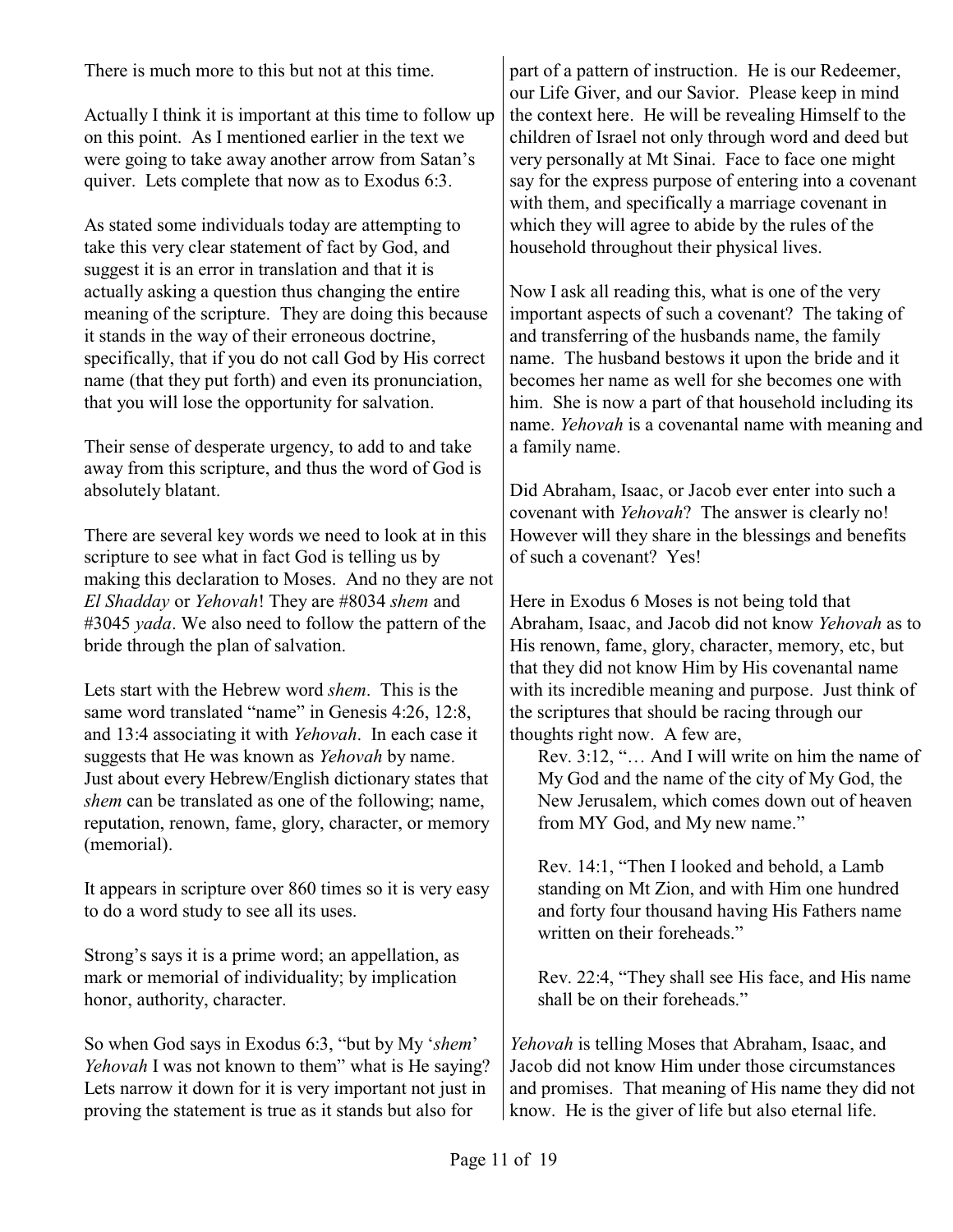Instead they knew Him only as He revealed Himself to them and as He states that was as *El Shadday* or God Almighty. "And I appeared (*raah* #7200) to Abraham, Isaac, and Jacob as *El Shadday* and by My name *Yehovah* I did not reveal Myself to them."

This is a very clear statement from God and in no way can it be twisted into a question of doubt. In fact the very structure of the Hebrew here lends absolutely no basis grammatically for that to happen.

Apply what we know now about the various meanings and uses of the word *shem* to the 3 scriptures the folks use to try and state God was known by His name *Yehovah* in all its fullness. Lets just use Genesis 12:8. Lets start in verse 7 and please do not omit the context of what is being stated here.

"And *Yehovah* appeared to Abram [didn't have his covenantal name here as well which was to be changed to Abraham] and said I will give this land to your seed. And he built an altar there to *Yehovah*, who appeared to him. 8) And he moved from there to a mountain on the east of Bethel, and stretched his tent with bethel toward the sea, and *Ai* on the east. And he built an altar there to *Yehovah*, and called on the '*shem*' of *Yehovah*."

I suggest we put in one of the other uses for *shem* here and see if in fact it fits the context and does not call God a liar. Just about any one of them works. We can do the same with Gen 4:26 and 13:4 as well. There is no controversy unless one is trying to make the word of God fit into their doctrine instead of letting the word of God define what our doctrine should be.

Briefly the other Hebrew word we mentioned of importance in 6:3 is *yada* #3045. It is translated "know" in many bibles. We are told it is a verb and is used over 1000 times in scripture so it has a trail of use to follow as to meaning, and its use in the context.

Vines as well as several other dictionaries point out that it has multiple meanings and uses with two being primary. They are, "to know by observing and reflecting (thinking) and "to know by experiencing." This is not how God appeared to Abraham, Isaac, and Jacob. He entered into a physical covenant with them with physical promises and blessings. God mentions

that here in Exodus 6:4. *Yehovah* allowed them to *raah* (see, observe, perceive, get acquainted with, gain understanding (of), examine, discover, etc) Him as *El Shadday* and not know Him as *Yehovah* by His great names meaning.

Things were about to change now with the relationship God was about to enter into with the children of Israel. They were still going to receive the physical promise of land but much more as well.

Exo 6:6, "... and I will redeem you with a stretched out arm, and with great judgments. 7) And I will take you for Myself for a people, and I will be a God for you. And you shall know [*yada*] that I am *Yehovah* your God, the one bringing you out from under the burden of Egypt. 8) And I will bring you into a land which I raised My hand to give to Abraham, to Isaac, and to Jacob. And I will give it to you for a possession. I *Yehovah*."

Yes, *Yehovah* God was going to fulfill his promise to the patriarchs and much, much more. This people called the children of Israel were going to enter into a very special and very personal relationship with *Yehovah*, a relationship that would ultimately allow them to acquire the family name through being faithful in marriage to Him. They would be His special people, a chosen people from amongst all nation's, they would also be His kings and priests.

Exodus 6:3 fits into the pattern of doctrine, which the bible teaches us as Isaiah tells us, here a little, there a little, line upon line, line upon line, precept upon precept. Do we believe and trust *Yehovah*. If so we are to follow Him (His word) where ever it goes and not that of men. We have a job to do if we are called of God, for those who are called, chosen, and faithful will accompany him at His return as scriptures tell us. We are to be about our Fathers business developing the attributes of a worthy bride for His son. Those attributes are laid out clearly in the resume of the bride in Proverbs 31:10-31.

Lets not be distracted into following useless pursuits, which are not of God. Lets focus on the path of the Lamb!

It is an absolute disgrace what some deceivers are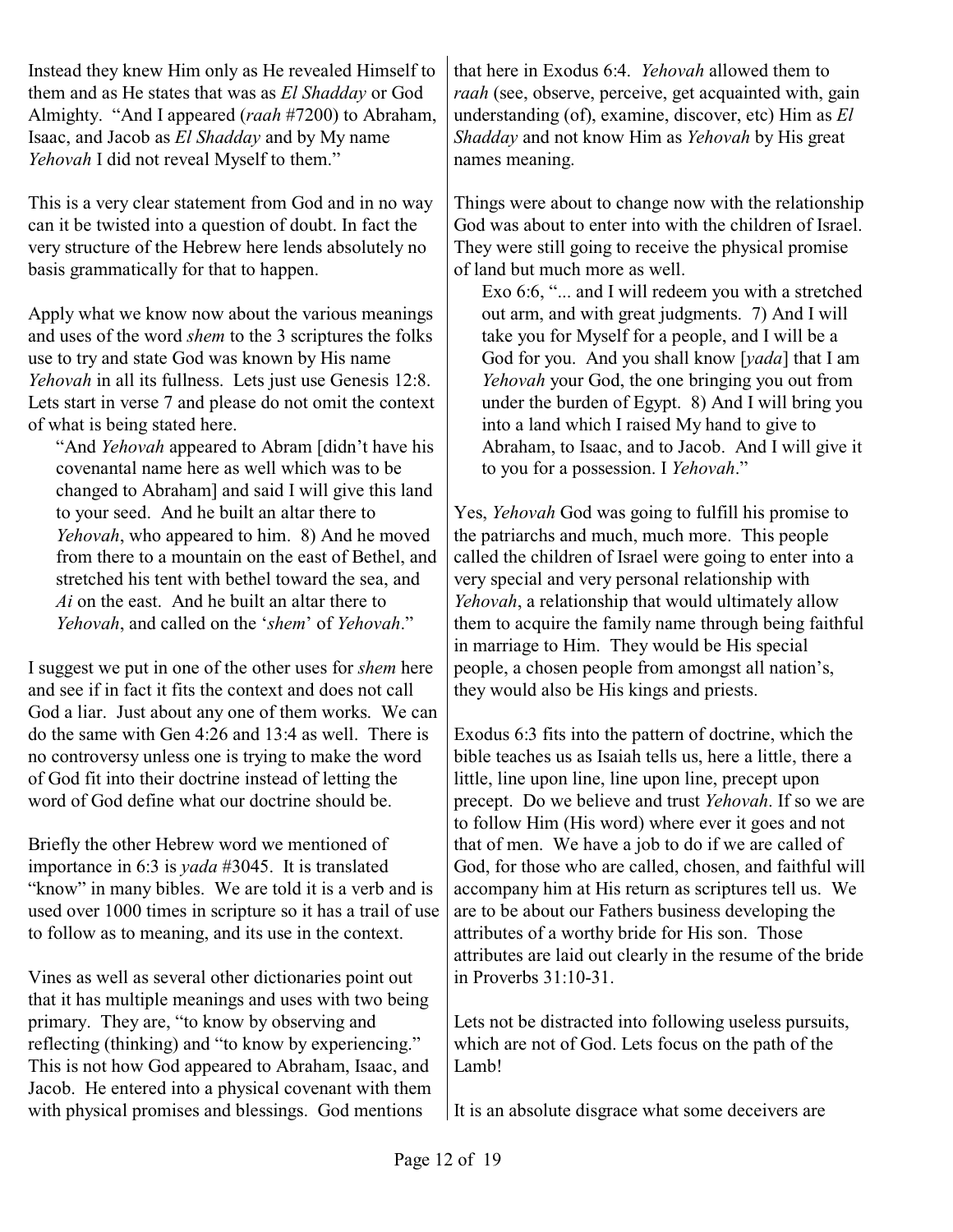doing to the body. We need to be on guard at all times not just for ourselves, but for others as well. If we truly believe we are being called to qualify to be the Bride, then we need to do acts commensurable with that calling. In Proverbs 31:10-31 she is very involved in providing for the well being of her household. We need to be able to help feed our household, clothe our household, and yes, defend our household. We must be prepared to use our armor. Ephesians 6:17 tells us the sword of the spirit is the word of God. I have heard others say, and as I think of it, I too may have said years ago, that all the armor of God is for defensive purposes. That is not completely true, is it. God has clearly given us an offensive as well as defensive weapon in a sword. The Greek word for sword in Ephesians 6:17 is #3162 *machaira*, a short sword or dagger which is distinct from #4501 *rhomphaia*, a large sword. This *machaira* or dagger, knife is used for close contact fighting. We need to be able to use the word of God just like that. It has two edges to it. It is a smaller version of Christ's sword. The spirit of God helps us to use it. If we do not spend enough time in the word of God we certainly will not have exercised and practiced using it. We need to strengthen our ability with it. We can and should use that word of God to defend ourselves and others and also use it offensively when wolves come into our midst. We need not only use the spiritual sword but clothe ourselves with the rest of our armor. Our breastplate of righteousness, shoes of the gospel of peace, our shield of faith, and our helmet of salvation are all intricate to our success. Paul tells us in verses 19 thru 20:

Eph 6:19-20, "and for me, that utterance may be given to me, that I may open my mouth boldly to make known the mystery of the gospel, 20) for which I am an ambassador in chains; that in it I may speak boldly, as I ought to speak."

We too must not fear. We need to be well exercised in the use of our armor with a very special emphasis on our sword as we have girded our waist with truth. We see one of the oldest doctrines of demons circulating and gaining strength among many sacred names groups and for that matter others as well. It is an ancient deception. A version of the one Satan used to deceive so many of the angels long ago. He has modified it

from time to time to fit the circumstances and the victims he pursues. Today it is called the "one God doctrine". Now to those of us who understand what the scriptures mean when the oneness of God is mentioned, it would seem innocent on the surface. But as the saying goes, the devil is in the details. I had the displeasure this past Feast of sitting and listening to an angel of light weave this ancient and demonic doctrine in and through a sermon he was giving. It is his purpose to convince brethren that there has only ever been one God being. Now you would think with all the scriptures saying the exact opposite in quite a clear fashion that these deceivers would have no success in their unholy utterances. Once again, we understand the times we live in, and they the deceivers are flourishing. It was very difficult for me to sit through this particular sermon. I actually wanted to thrust out with my sword but I kept my place to hear the matter out for I was a guest. As it turns out many others shared the same disgust for the sermon's obviously deceptive underpinnings.

Let's take a brief look at this twisted doctrine from Satan to show how easily the sword of the word of God can cut it down. This angel of light started with a story about an Israeli soldier sacrificing his life during the most recent battle in Lebanon. He stressed the point that he went to his death shouting, the Lord our God, the Lord is one. He was repeating Deuteronomy 6:4 which states:

"Hear, O Israel: The LORD our God, the LORD *is* one!"

Following his agenda the speaker stressed "the Lord is one" as he did throughout his sermon in various covert ways with the emphasis that God, *Elohim*, plural, is actual only one being. Again, he covertly inserted this throughout his time slot. He had an agenda but like Satan, did not have the guts to make it plain. He camouflaged it. Satan is an expert at this. For those of us who were grounded in the doctrine of being one with Christ and the Father, Deuteronomy 6:4 has a very different meaning. I think that it is very important that we address this growing spiritual illness that is spreading in the Body of Christ.

Let's begin in Deuteronomy 6:4 with the doctrine of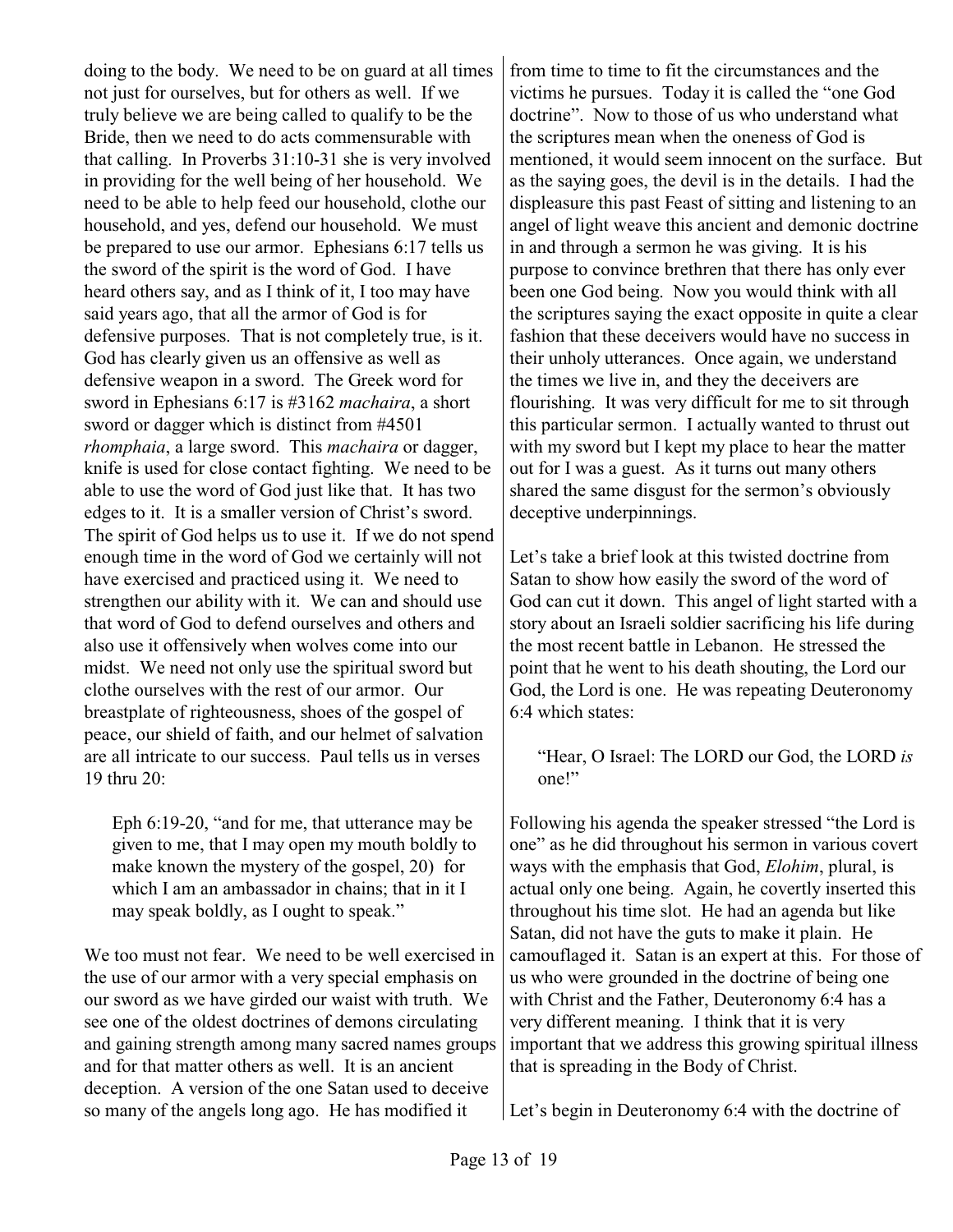being one. We will see that the Hebrew language strips the deceit away and then as we did with the NT Greek and scriptures for "lord" we will see what Christ taught as well as the apostles on this very subject.

Deu 6:4, "Hear, O Israel, *Yehovah* our *Elohim* is *Yehovah* one!"

That is the literal translation. The word which is drawing all of the attention is "one". It is the crux of the deceiver's doctrine. The speaker I was listening to never once brought up the meaning of the Hebrew word or the Greek either. He as well as all the other teachers of this false doctrine do not want to do that for a very big reason. The word, one, in Hebrew is #259 and Strong's says of it, "*Echad*, a numeral from #258; properly united, i.e. one; or (as an ordinal) first"

Do we see what it clearly says here? It has two distinct meanings: (a) properly united as one and (b) first one used in an ordinal sense. Neither one support the false doctrine this deceiver pushes, for it means, "unity as one" or "the first one". The word that *echad* comes from is #258 *achad*, a prime root, and means, "to unify, i.e. (figuratively) collect." No mistaking that meaning is there. The Hebrew language is a very descriptive language. The Hebrew word for "one" here in Deuteronomy 6:4 is not telling us that there is only one God being. It is telling us *Elohim*, which is plural, is saying that *Yehovah* is either "first" or "united" as part of *Elohim*.

To get this clarified let's go to the NT scriptures and see where this same verse is repeated and by whom and then see what they say about this teaching. In Mark 12:29 we see Christ Himself recite it.

Mark 12:29, "Jesus answered him, The first of all the commandments *is*: HEAR, O ISRAEL, THE LORD OUR GOD, THE LORD IS ONE."

The Greek word used here for "one" is #1520 *heis*. Strong says of it, "A primary numeral; one."

Vine's has a lot to say about it. In brief it says, "the first cardinal numeral,  $\dots$  (1) (a) 'one' in contrast to many, (b) metaphorically, 'union' and 'concord,' (2) emphatically, (a) a single ('one'), to the exclusion of others, (b) 'one, alone,' (c) 'one and the same,' (3) a certain 'one,' in the same sense as the indefinite pronoun tis (4) distributively, with *hekastos*, 'each,' (5) as an ordinal number, equivalent to *protos*, 'first,'"

So its easy to see that *heis* has a lot of very different uses in the Greek. What is important to us however is what it means to Christ's usage. For He uses it in describing the oneness of God and the Lord from Deuteronomy 6:4 as He talks it out in Mark 12:29. Let's get it straight from Christ as to what He meant and taught by "God is one".

John 17:11, "Now I am no longer in the world, but these are in the world, and I come to You. Holy Father, keep through Your name those whom You have given Me, that they may be one [*heis*] as We *are.*"

No mystery as to what Christ said here, "that they may be one as We." Remember what one of the meanings of the word for one meant, in Hebrew, "properly united." And what some of the meanings for the Greek *heis* are, "union and concord, one and the same." It is very clear that Christ is saying very specifically that this oneness is not ordinal or cardinal here. Nothing to do with a numerical theme at all but with unity. Christ doesn't leave us hanging or guessing on this doctrine. In fact He goes on to explain it in very clear detail.

John 17:20-23, "I do not pray for these alone, but also for those who will believe in Me through their word; 21) that they all may be one, as You, Father, *are* in Me, and I in You; that they also may be one in Us, that the world may believe that You sent Me. 22) And the glory which You gave Me I have given them, that they may be one just as We are one: 23) I in them, and You in Me; that they may be made perfect in one, and that the world may know that You have sent Me, and have loved them as You have loved Me."

The word here for one is *heis*. The same word that appears in Mark 12:29.

Here my friends, is one of the most important doctrines the Bride of Christ can comprehend. It is a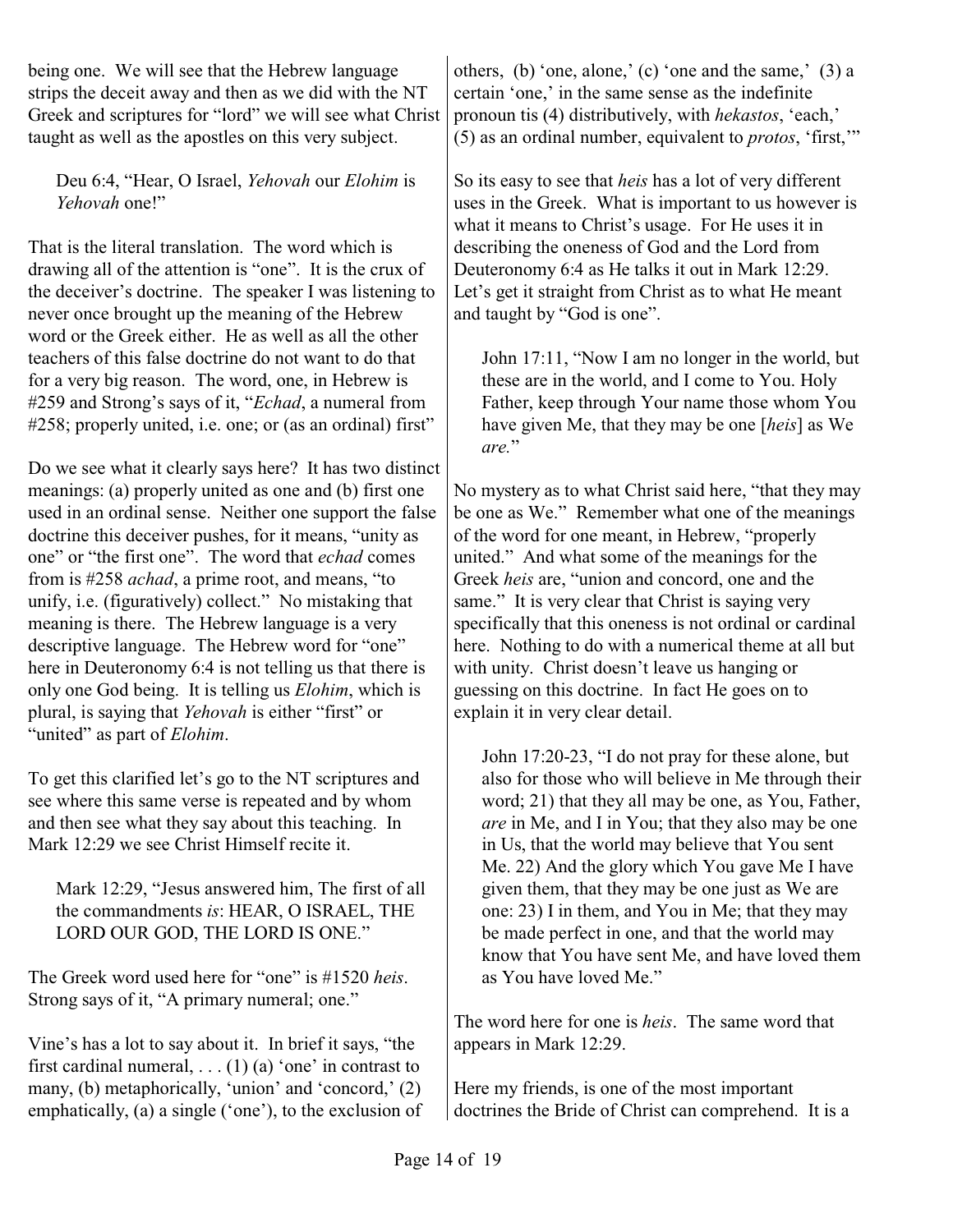doctrine about the very nature and character of God, of *Elohim*. It is a doctrine of inclusion into the God family. It is about both essence and character. God desires this oneness to be shared with others. Yes, it is collective as the Hebrew describes it. Christ teaches us here that the Father and the Son are one in each other. That has been the case for eternity. We as well can be one in Them. How do we attain this oneness? It is through Christ and it is a gift. Verse 22:

22) "And the glory which You gave Me I have given them, that they may be one just as We are one:"

What is this glory? Verse 23 tells us it is what makes us perfect in one.

John 1:14, "And the Word became flesh and dwelt among us, and we beheld His glory, the glory as of the only begotten of the Father, full of grace and truth."

Let's read that from the Interlinear.

John 1:14, "And the Word became flesh and tabernacled among us. And we beheld His glory, glory as of an only begotten from *the* Father, full of grace and of truth."

Oh yes brethren, we are sharing in that glory given to Christ by the Father. We are of His Body and He is using that glory to perfect us in Him and thus the Father. His grace and truth is washing us clean. Christ had just used that glory as the Son of God to overcome all evil in the world and in the spiritual realm as well. He as a human being with the help of His Father not only overcame the weakness of the physical creation but the weakness of the spiritual creation too, one in Adam and the other in Satan. Christ had emptied Himself of His divine spiritual glory. It had been held by the Father, and Christ had now qualified to get it back in full and not in part. Look at this incredible series of events.

John 17:1-5, "Jesus spoke these words, lifted up His eyes to heaven, and said: Father, the hour has come. Glorify Your Son, that Your Son also may glorify You, 2) as You have given Him authority

over all flesh, that He should give eternal life to as many as You have given Him. 3) And this is eternal life, that they may know You, the only true God, [because Christ is still human here] and Jesus Christ whom You have sent. [remember Christ had willingly submitted and yielded himself below his eternal friend] 4) I have glorified You on the earth. I have finished the work which You have given Me to do. 5) And now, O Father, glorify Me together with Yourself, with the glory which I had with You before the world was."

The deceivers of this age, who dress themselves as angels of light, are out to destroy this incredible doctrine of the oneness of God and the plan of salvation. The devil will never be able to share in this oneness, for he despises it. He is evil and self-centered and wants to be the "ONLY ONE." He wants to be supreme and have all the dominion, even over God. He does not want to share in any of it. His thinking is perverted and is infecting many who once walked according to grace and truth. Now many are being deceived and deceiving.

So there will be no misconception as to the extent of this oneness that Christ taught about here in John 17, He inspired the Greek language to be used to record the doctrines for us, and in fact all of the NT scriptures. The preposition "en" is used in this doctrine here in John, in the text as well.

John 17:21, "... in Me, and I in You; that they also may be one in Us, ..."

"In" here is the prime preposition "en" and denotes fixed position in place, time, or state, as Strong tells us. Christ makes it very clear here that it is all encompassing. It is past, present, and future. He and the Father were, are, and will be forever one. We are one in Christ right now to the extent He is cleansing us. We too, are going to be one with both He and the Father, once we attain the glory that only the Father and Son currently have in all its fullness. Look at verse 24.

John 17:24, "Father, I desire that they also whom You gave Me may be with Me where I am, that they may behold My glory which You have given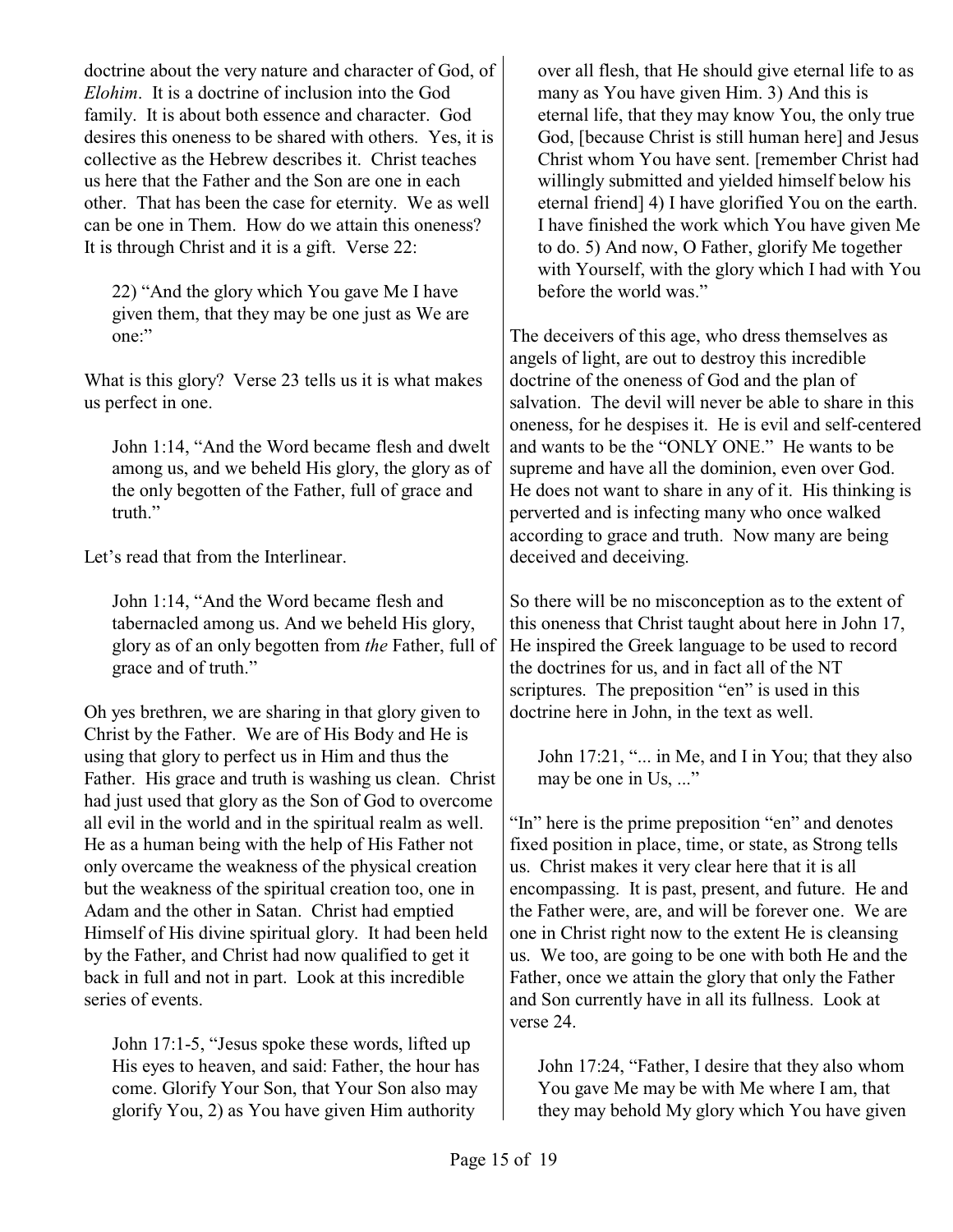[back to] Me; for You loved Me before the foundation of the world."

So how do we go about attaining this glory which will make us one with the Father as well as with Christ? It is a process and it is founded on an understanding of true doctrine and then grows from there. In verse 17, Christ says:

John 17:17, "Sanctify them by Your truth. Your word is truth."

What does Christ mean by this sanctifying or setting apart by the Fathers word which is truth?

John 7:16-18, "Jesus answered them and said, My doctrine is not Mine, but His who sent Me. 17) If anyone wants to practice His will, he shall know concerning the doctrine, whether it is from God or *whether* I speak on My own *authority.* 18) He who speaks from himself seeks his own glory; but He who seeks the glory of the One who sent Him is true, and no unrighteousness is in Him."

Satan and his lying cast either cannot or will not accept this doctrine. Their replacement theology which professes such things as "there has only ever been one God being," "if you do not use Hebrew pronunciation in the use of God's name, you will lose salvation," and "Christ never existed prior to conception" are only a few of their unholy and nonscriptural doctrines.

The Bride of Christ must boldly expose the filth and fallacy of such teachings. These doctrines do not emanate from the Father but from the most selfcentered and egotistical being which has ever been in existence. And please understand a simple scriptural fact, Satan was created and he will eventually cease to exist. He has deluded himself to this very fact. Let's verify his creation, as it is laid out in scripture. A clear understanding of it will actually enhance our understanding of the plan of salvation. Long before the creation of mankind, and for that matter, the creation of the physical expanse, the *Elohim* had created angelic beings. How do we know this? In Job 38 God tells us they were there shouting for joy when it was created. He calls them morning stars and sons

of God. In Job 1:6 we see Satan was numbered amongst them, that being the sons of God. So angels existed prior to the physical creation according to the scripture. So how do we know that angels are created spirit beings.

Eze 28:14-15, "You *were* the anointed cherub who covers; I established you; You were on the holy mountain of God; You walked back and forth in the midst of fiery stones. 15) You *were* perfect in your ways from the day you were created, Till iniquity was found in you."

This first estate or angelic creation worked for awhile. For how long, the bible does not tell us. Thus it doesn't matter for now. Remember the *Elohim* are eternal Beings, had lived forever, and existed as equals. They were "united" or "one" in how They thought, but two distinct Beings. We know that the one named Word did all of the actual creating if we believe scripture. These scriptures, here in Ezekiel as well as in Isaiah, give us a lot of information about the angelic estate at that time. We just read where Lucifer was a created anointed cherub, who covers. Covers what? The throne of God with his wings as depicted over the mercy seat on the ark of the covenant. God had established him on Mount Zion, His very throne room. Lucifer certainly had an important function. Verse 12 tells us, he was the seal of perfection full of wisdom and perfect in beauty. Unfortunately this was not enough for Lucifer. He stopped looking to his creators in a humble way. He started to believe that he was equal if not better than Them and deserved recognition as such. In fact he came to demand it. Let's follow the process in scripture.

Eze 28:17, "Your heart was lifted up because of your beauty; You corrupted your wisdom for the sake of your splendor;" Verse 16) "You became filled with violence within, And you sinned;"

So here we see the epitome of angelic creation committing the first sin because of the vanity he contained in himself. But did this sin stay just within him? No it didn't. He was driven to share his deceitful delusions with other angelic beings. How did he do this? Same verse, "By the abundance of your politicing"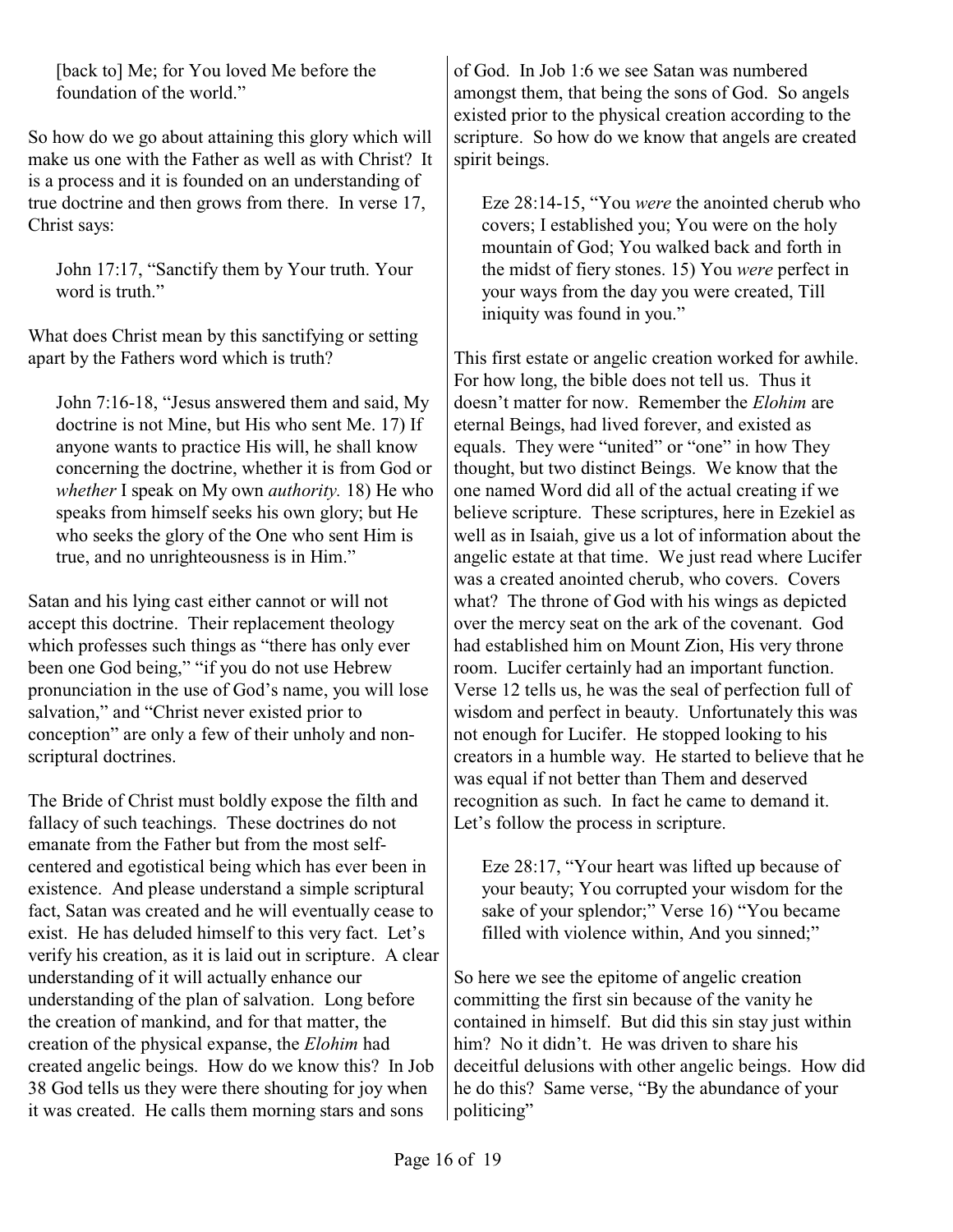This is very important. This is the method he used to corrupt others by. Satan convinced others that he was the one to follow, that he would be the **only one** in charge. He was vested with great powers and abilities by God. Just think of what extent his powers of deception are, when he could deceive angels who had been in the presence of God, who had beheld the glory of the *Elohim*. He actually convinced them to turn against God. Scripture tells us that up to one third of the angels followed him. Now let's follow the action that caused the *Elohim* to hammer him. Now think about these scriptures that actually tell us what he did to get hammered.

Is 14:13-14, "For you have said in your heart: I will ascend into heaven, I will exalt my throne above the stars of God; [which are angels] I will also sit on the mount of the congregation [which is Zion] On the farthest sides of the north; 14) I will ascend above the heights of the clouds, I will be like the Most High."

Isn't that just incredible. He wanted to be, at the very least, equal with the *Elohim* or if not more. He thought that equality was his on demand and that he had a right to it because of his splendor and beauty and wisdom. He had developed the spiritual sickness of wanting dominion over another of his own kind, that being angels, and over his very creators, *Elohim*. The Elohim showed him what real power was. Christ gives us a glimpse of it.

Luke 10:18, "And He said to them, I saw Satan fall like lightning from heaven."

What a smack.

Eze 28:16, "Therefore I cast you as a profane thing out of the mountain of God;"

But Satan is so vain and desperate to satisfy his lust for power and dominion, and delusion of being the **only one**, that he tries it again in a future time, which we will know when it happens.

Rev 12:7-9, "And war broke out in heaven: Michael and his angels fought with the dragon; and the dragon and his angels fought, 8) but they did

not prevail, nor was a place found for them in heaven any longer. 9) So the great dragon was cast out, that serpent of old, called the Devil and Satan, who deceives the whole world; he was cast to the earth, and his angels were cast out with him."

Once again that is for a future time period which I believe is not that far away. Satan will never be the only one in charge, in fact he will cease to exist. But with the original rebellion of Satan, the *Elohim* decided on a change of plans. That could have started from the time that sin was found in Satan or sometime after that. We do know for a fact that it is prior to the founding of the earth. For it had been already decided by that time that Christ would come as a man and die as scripture tells us, from the foundation of the world. (1 Peter 1:20) They had decided on creating a physical existence, one of flesh and blood with a much lower and much more fragile existence than that of created angelic spirit. The *Elohim* knew that this physical creation would be no match for the deceptive powers of Satan the devil. He had already convinced angelic beings to reject God. Fortunately for us and the plan of salvation Satan isn't the smartest or most powerful being around by a long shot. Satan now occupies the function of a "tool" to be used of God to further Their plan of salvation and the perfecting of the Bride of Christ at this time. It was decided that one of the *Elohim*, and that being the Word, would empty Himself of His divinity and humble Himself before the other eternal Being we know as the Father. He would do this by becoming flesh and blood, totally dependent on the Father for life and for the very glory They shared together. He would set the example of being submissive to His eternal Friend and Companion. That is now the example to be set for mankind as well as for the angelic kingdom. That is why we are told in:

Phil 2:5-8, "For let this mind be in you, which was also in Christ Jesus, 6) who subsisting in the form of God, thought *it* not robbery to be equal with God, 7) but emptied Himself, taking *the* form of a slave, having become in *the* likeness of men 8) and being found in fashion as a man, He humbled Himself, having become obedient until death, even *the* death of a cross."

That is now the example set for all creation to follow.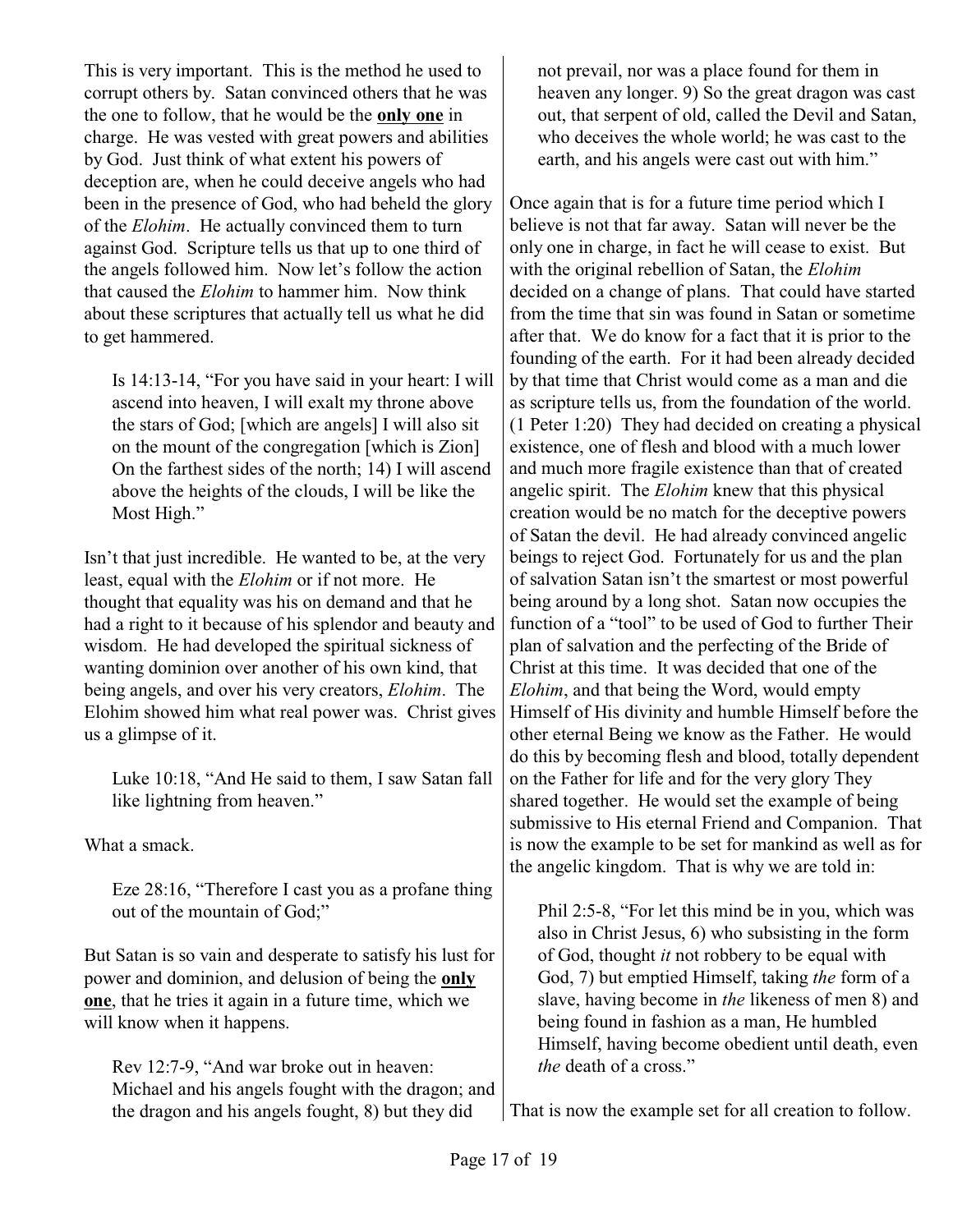This eternal Being, Who had been part of the *Elohim*, the very one who carried out the decision to create both the angelic realm and the physical realm, was now completely dependent on His eternal Friend, now known to us as the Father. Yes, he became lower than the angels. How humble does it get for the Creator of all life, the Author, Originator of it to do that. What an awesome sacrifice and example of humility and love. All creation now has a perfect example to follow. If the Word could humble Himself before the Father, having been equal with Him and become lower than the angels, what then is expected of us, and for that matter, all of the angels too.

John 13:13-16, "You call Me Teacher and Lord, and you say well, for *so* I am. 14) If I then, *your* Lord and Teacher, have washed your feet, you also ought to wash one another's feet. 15) For I have given you an example, that you should do as I have done to you. 16) Most assuredly, I say to you, a servant is not greater than his master; nor is he who is sent greater than he who sent him."

I hope we all understand that example and pattern of the plan of salvation. It is to be part of our very nature and character for us to be included in the oneness of God. Many created spirit beings did not comprehend this, whether actually completely deceived, or willingly complicit to some point, they rejected their place in creation and wanted to supplant the Creators. Now we who are physical and frail have a very clear pattern to see and follow. We have the Father as the Patriarch of the family. Then we have His Son, our Husband to be, sitting at His right hand, Jesus the Christ. We are now living the writing of the rest of the story. We are helping to write it with each breath we take, as are our fellow brethren, for we are into the phase of the selecting of the Son's Bride, in the time line of the plan of Salvation. Christ is preparing His Bride to receive the glory of God once she has been perfected by Him. Christ tells us:

Eph 5:26-27, "that He might sanctify and cleanse her with the washing of water by the word, 27) that He might present her to Himself a glorious church, not having spot or wrinkle or any such thing, but that she should be holy and without blemish."

So who are we and are we in need of this washing?

1 Cor 1:26,29, "For you see your calling, brethren, that not many wise according to the flesh, not many mighty, not many noble, *are called.* 27) But God has chosen the foolish things of the world to put to shame the wise, and God has chosen the weak things of the world to put to shame the things which are mighty; 28) and the base things of the world and the things which are despised God has chosen, and the things which are not, to bring to nothing the things that are, 29) that no flesh should glory in His presence."

God learned a big lesson the first time around with Lucifer who became Satan. God has now chosen the weakest of the weak to work with. We who are called are not splendid, beautiful, or full of wisdom as Satan felt he was. We are in disbelief that God would want us for such an incredible future. So whatever we do, don't glory in the thought that we were called because we were something special. On the contrary.

We certainly need to do our part in this qualifying process. As a body we need to submit or as the Greek means in Ephesians 5:22, "willing yield to the Lord." We also need to do so to one another as verse 21 states. This is the mind of Christ, the very example He set for us to follow. There is not one ounce of vanity found in it. We are members of Christ's body and working towards being perfected by Him, so we too can share in a glory far above what we currently have. That glory is of the Father and far above the present state of angels. We desire to be a part of that oneness, united in mind and nature. A very important part of our sojourn in this physical state is to have and hold the doctrines of the Father. We are being given the spirit of God so that we can discern the things of God as 1 Corinthians 2:12-13 tells us.

1 Cor 2:12-13, "Now we have received, not the spirit of the world, but the Spirit which is from God, that we might know the things that have been freely given to us by God. 13) These things we also speak, not in words which man's wisdom teaches but which the Holy Spirit teaches, comparing spiritual things with spiritual."